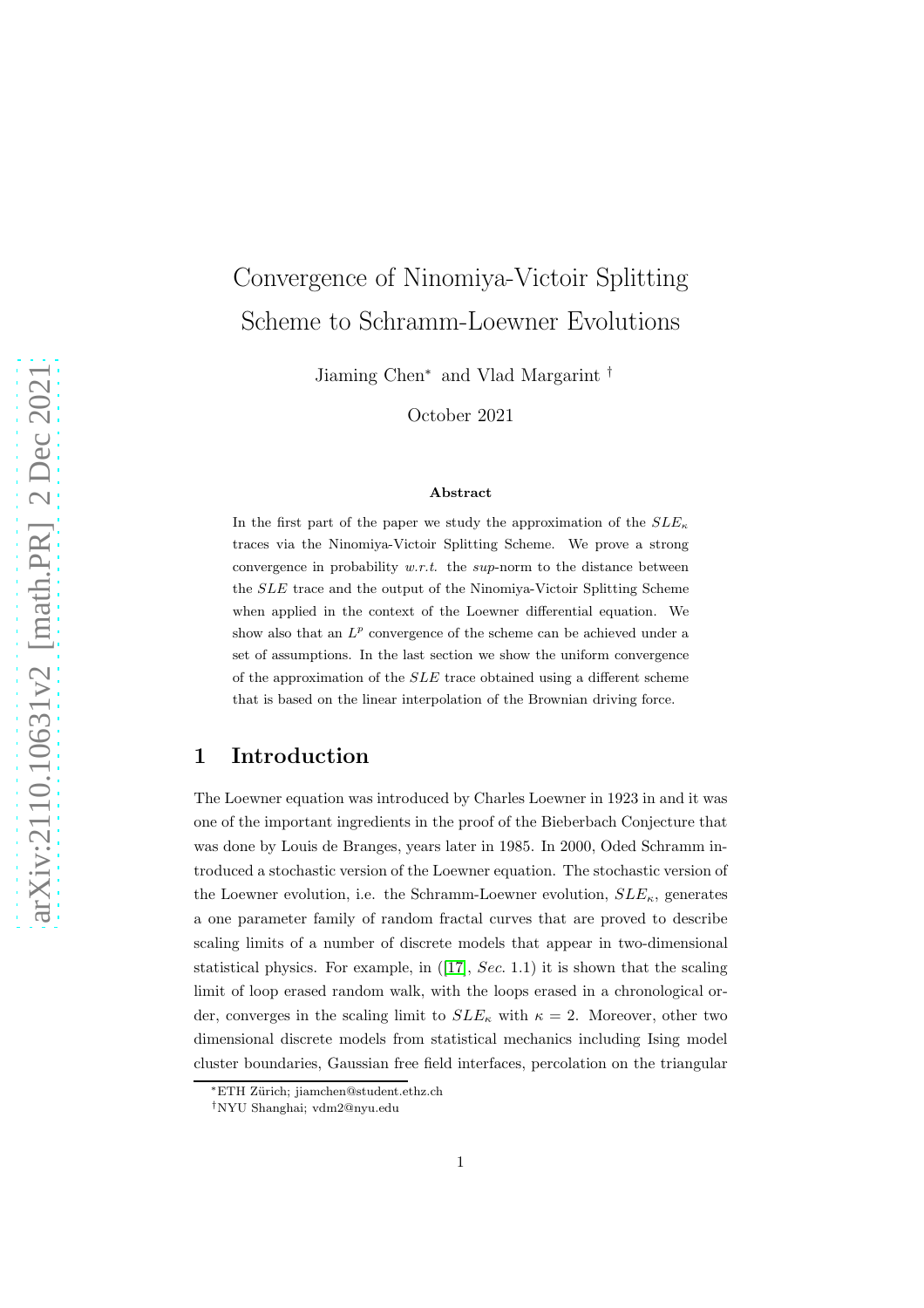lattice at critical probability, and uniform spanning trees were proved to converge in the scaling limit to  $SLE_{\kappa}$  for values of  $\kappa = 3$ ,  $\kappa = 4$ ,  $\kappa = 6$ , and  $\kappa = 8$ respectively in the series of works [\[20\]](#page-25-0), [\[21\]](#page-25-1), [\[22\]](#page-25-2), [\[23\]](#page-25-3).

There are various versions of Loewner equations. One of them is the forward Loewner equations defined in the upper half-plane H and a fixed time interval  $[0, T]$ 

$$
\partial_t g_t(z) = \frac{2}{g_t(z) - \lambda(t)},\tag{1.1}
$$

with the initial condition  $g_0(z) = z$ , for all  $z \in \mathbb{H}$  and the continuous driving force  $\lambda : [0, T] \to \mathbb{R}$ .

The family of maps  $(g_t)_{0 \leq t \leq T}$  is called the forward Loewner chain. For all  $z \in \mathbb{H}$ , the solution of the above forward Loewner equation is uniquely defined up to  $T_z = \inf\{t \geq 0, g_t(z) = \lambda(t)\}\$ . Over time, the hulls, that is the sets  $K_t = \{z \in \mathbb{H}, T_z \le t\}$  grow. It is also known that for all  $t \in [0, T]$ , there is a unique conformal map  $g_t : \mathbb{H} \backslash K_t \to \mathbb{H}$  satisfying the hydrodynamic normalization

$$
\lim_{z \to \infty} [g_t(z) - z] = 0. \tag{1.2}
$$

We study  $(g_t)_{0 \leq t \leq T}$  parametrized by upper half-plane capacity

$$
g_t(z) = z + \frac{2t}{z} + o(1/|z|), \ \text{as } |z| \to \infty,
$$
 (1.3)

whereby  $(1, Lem. 4.1)$ , the coefficient of the z-term is 1 and each coefficient  $a_k$  of the term  $z^{-k}$ ,  $k \in \mathbb{N}_+$  is real.

We are particularly interested in the case when the Loewner chain  $(g_t)_{0 \leq t \leq T}$ isgenerated by a curve  $\gamma : [0, T] \to \mathbb{H} \cup {\lambda(T)}$ . By ([\[2\]](#page-24-2), Thm. 4.1), this is equivalent to the existence and continuity in  $0 < t < T$  of

$$
\gamma(t) = \lim_{\epsilon \to 0^+} g_t^{-1}(\lambda(t) + i\epsilon).
$$
\n(1.4)

Then, for each  $t \in [0, T]$ . the domain of the map  $g_t(z)$  is the unbounded component of  $\mathbb{H}\setminus \gamma([0,t])$ .

Throughout our paper, we work with stochastic Loewner chains and for this we introduce a standard probability space  $(\Omega, \mathcal{F}, \mathbb{P})$ , where the Brownian motion is defined. Furthermore, for  $\kappa \in \mathbb{R}_+$ , we consider the forward Loewner chain driven by Brownian motion  $\sqrt{\kappa}B_t$ , with  $t \in [0,1]$ 

$$
\partial_t g_t(z) = \frac{2}{g_t(z) - \sqrt{\kappa} B_t},\tag{1.5}
$$

with $g_0(z) = z$ . It was shown in ([\[2\]](#page-24-2) Sec. 5 for  $\kappa \neq 8$ , and in [\[23\]](#page-25-3) for  $\kappa = 8$ ) that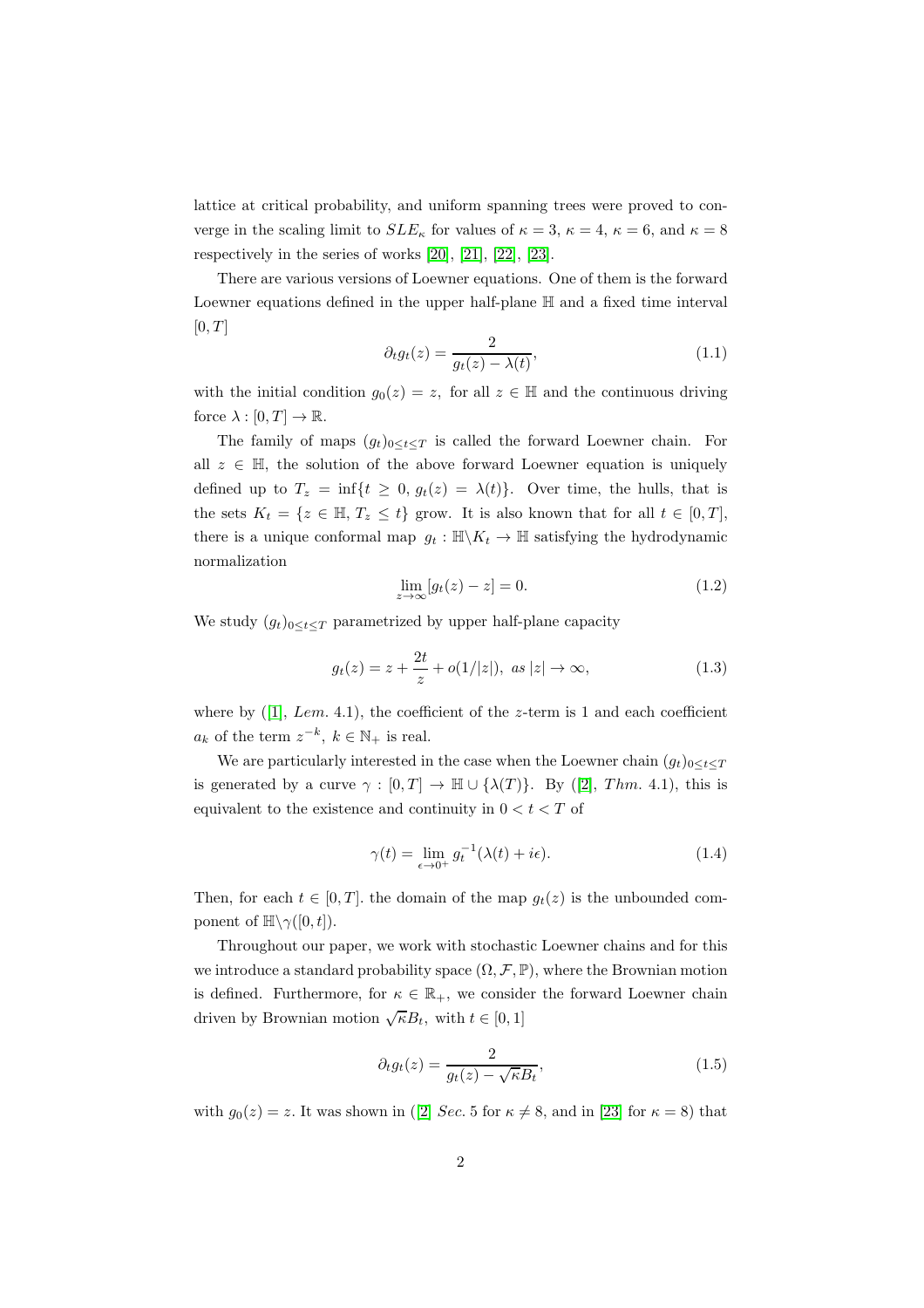the Loewner chains driven by Brownian motion are generated by a trace, that is, the following limit exists and is continuous in time a.s.

$$
\gamma(t) = \lim_{y \to 0^+} g_t^{-1}(\sqrt{\kappa}B_t + iy) = \lim_{y \to 0^+} \hat{g}_t^{-1}(iy). \tag{1.6}
$$

We call  $\gamma(t)$  the  $SLE_{\kappa}$  trace.

Throughout the proof we will use the backward Loewner equation which is related to the forward version  $Ean$ . (1.1) and admits the form

$$
\partial_t h_t(z) = \frac{-2}{h_t(z) - \sqrt{\kappa} (B_{1-t} - B_1)},\tag{1.7}
$$

with  $h_0(z) = z$  for all  $z \in \mathbb{H}$ . This backward Loewner equation generates a curve  $\eta : [0, 1] \to \overline{\mathbb{H}}$ . Notice that  $g_t(z)$  and  $h_t(z)$  are both driven by Brownian motionswith different time directions. In fact, there is a correspondence ([\[13\]](#page-24-3), Sec. 1.1) between the two evolutions. The random set  $\eta([0,1])$  has the same law as the chordal  $SLE_{\kappa}$  trace  $\gamma([0,1])$  modulo a real scalar shift  $\sqrt{\kappa}B_{T=1}(\omega)$ for  $\omega \in \Omega$ . For convenience, we call  $\eta(t)$  the shifted Loewner curve. We will simulate the Loewner curve  $\eta(t)$  instead of  $\gamma(t)$  for convenience, since the former curve preserves statistical properties of the latter curve.

In the last years, results on numerical schemes to approximate the  $SLE_{\kappa}$ traces, along with mathematical proofs of their convergence, appeared in the body of literature on the topic. For example, V. Beffara used a Euler Scheme to produce approximations of the  $SLE_{\kappa}$  hulls. For other methods of approximations of the *SLE* traces, we refer the reader to  $[3], [11], [18], [19].$  $[3], [11], [18], [19].$  $[3], [11], [18], [19].$  $[3], [11], [18], [19].$  $[3], [11], [18], [19].$  $[3], [11], [18], [19].$  $[3], [11], [18], [19].$ 

In this paper, we study two schemes to simulate the SLE trace and we provide theoretical bounds of their convergence. The first one is the Ninomiya-Victoir and the second one is obtained from the linear-interpolation of the Brownian driving force. The Ninomiya-Victoir Splitting Scheme in the context of simulations of the  $SLE$  traces was first considered in [\[3\]](#page-24-4). The Ninomiya-Victoir scheme is important when one is interested in the weak convergence of the approximations. For a step-size  $h > 0$ , the Ninomiya-Victoir is known to achieve  $O(h^2)$  weak convergence rate. To the best of our knowledge, the previous approximations of the SLE trace have not been shown to have such high order weak convergence. We believe that the Ninomiya-Victoir scheme is the first high order numerical method that is applied in the context of simulating  $SLE$ traces. Furthermore, it was shown in [\[3\]](#page-24-4) that this method preserves the second moment of the backward Loewner dynamics. Following [\[3\]](#page-24-4), examples code for this method can be found at github.com/james-m-foster/sle-simulation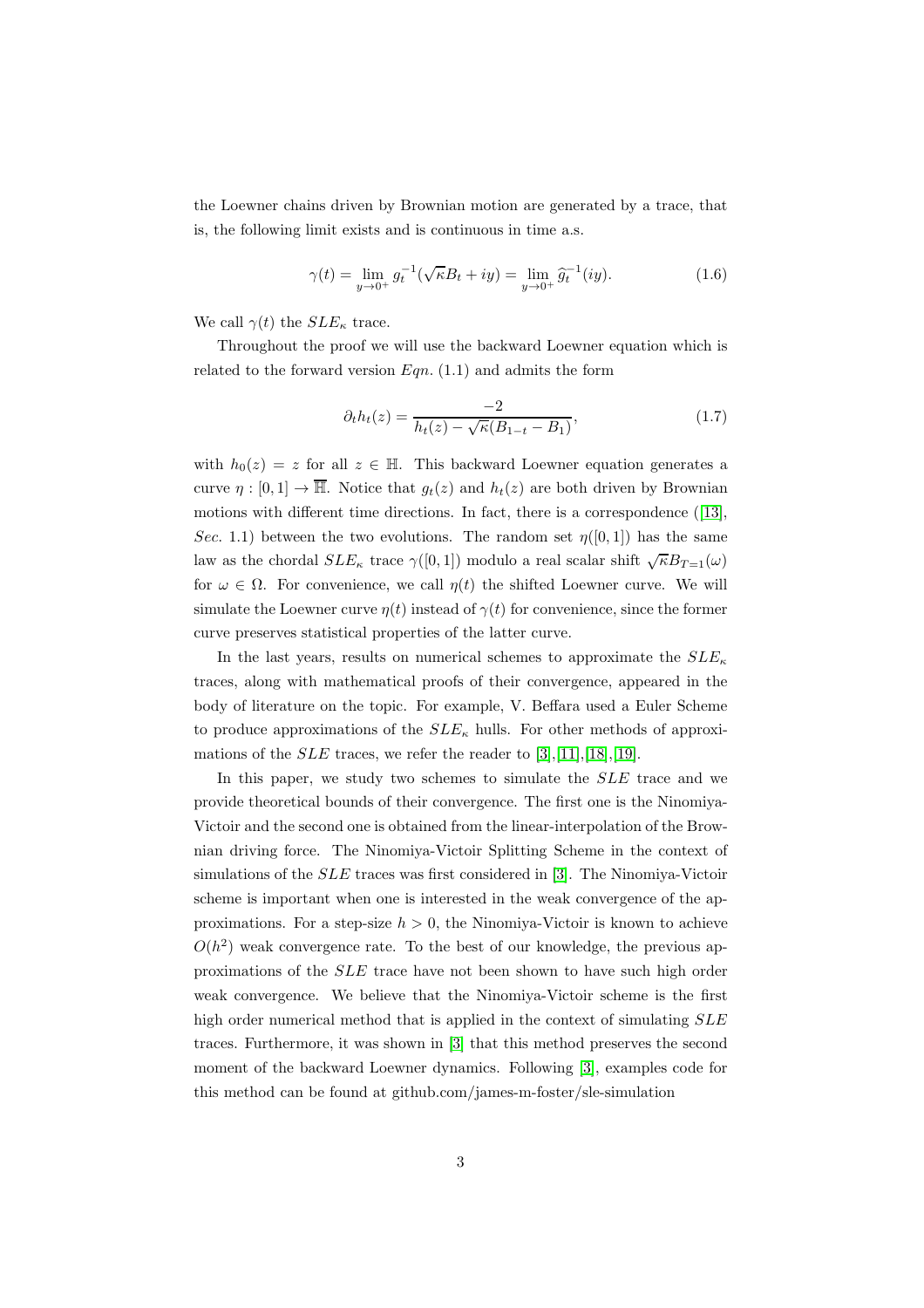The paper is divided in several sections, the first one being the introduction. In the second section we introduce the Ninomiya-Victoir Splitting Scheme. In the third section we prove the strong convergence in probability of the Ninomiya-Victoir Splitting Scheme, and in the next section, we show the  $L^p$  convergence of this scheme under a set of assumptions. In the last section, we discuss the linear-interpolation of the Brownian driving force.

Acknowledgements We would like to acknowledge Lukas Schoug from the University of Cambridge for his valuable comments and for reading preliminary versions of the manuscript. VM acknowledges the support of the NYU-ECNU Mathematical Institute at NYU Shanghai.

# 2 Ninomiya-Victoir Splitting Scheme

In this section, we introduce the Ninomiya-Victoir Splitting Scheme. Before that, we will rephrase the forward and backward Loewner evolutions in a convenient manner. If we set  $\hat{g}_t(z) := g_t(z) - \sqrt{\kappa} B_t$  for all  $\in \mathbb{H} \backslash K_t$ , then the forward Loewner chain driven by Brownian motion can be rewritten as

$$
d\hat{g}_t(z) = \frac{2}{\hat{g}_t(z)}dt - \sqrt{\kappa}dB_t,
$$
  

$$
\hat{g}_0(z) = z,
$$
 (2.1)

with  $z \in \mathbb{H} \backslash K_t$ .

Moreover, let us consider  $Z_t(z) := h_t(z) - \sqrt{\kappa} B_t$ , for all  $z \in \mathbb{H}$  (see [\[3\]](#page-24-4),  $Eqn. 6.5$ . Then, the backward Loewner differential equation driven by Brownian motion can be rewritten as

$$
dZ_t = -\frac{2}{Z_t}dt + \sqrt{\kappa}dB_t,
$$
  
\n
$$
Z_0 = iy,
$$
\n(2.2)

For the initial condition, we consider  $y > 0$  to be taken sufficiently small.

We are now ready to introduce the Ninomiya-Victoir Scheme.

#### Definition 2.1. Ninomiya-Victoir Scheme

Consider n-dimensional SDE on  $\mathbb{R}_+$  with the form

$$
dW_t = L_0(W_t)dt + L_1(W_t)dB_t,
$$
  
\n
$$
W_0 = \xi,
$$
\n(2.3)

where  $\xi \in \mathbb{R}^n$  and  $L_i : \mathbb{R}^n \to \mathbb{R}^n$  are smooth vector fields. For all  $t \in \mathbb{R}_+$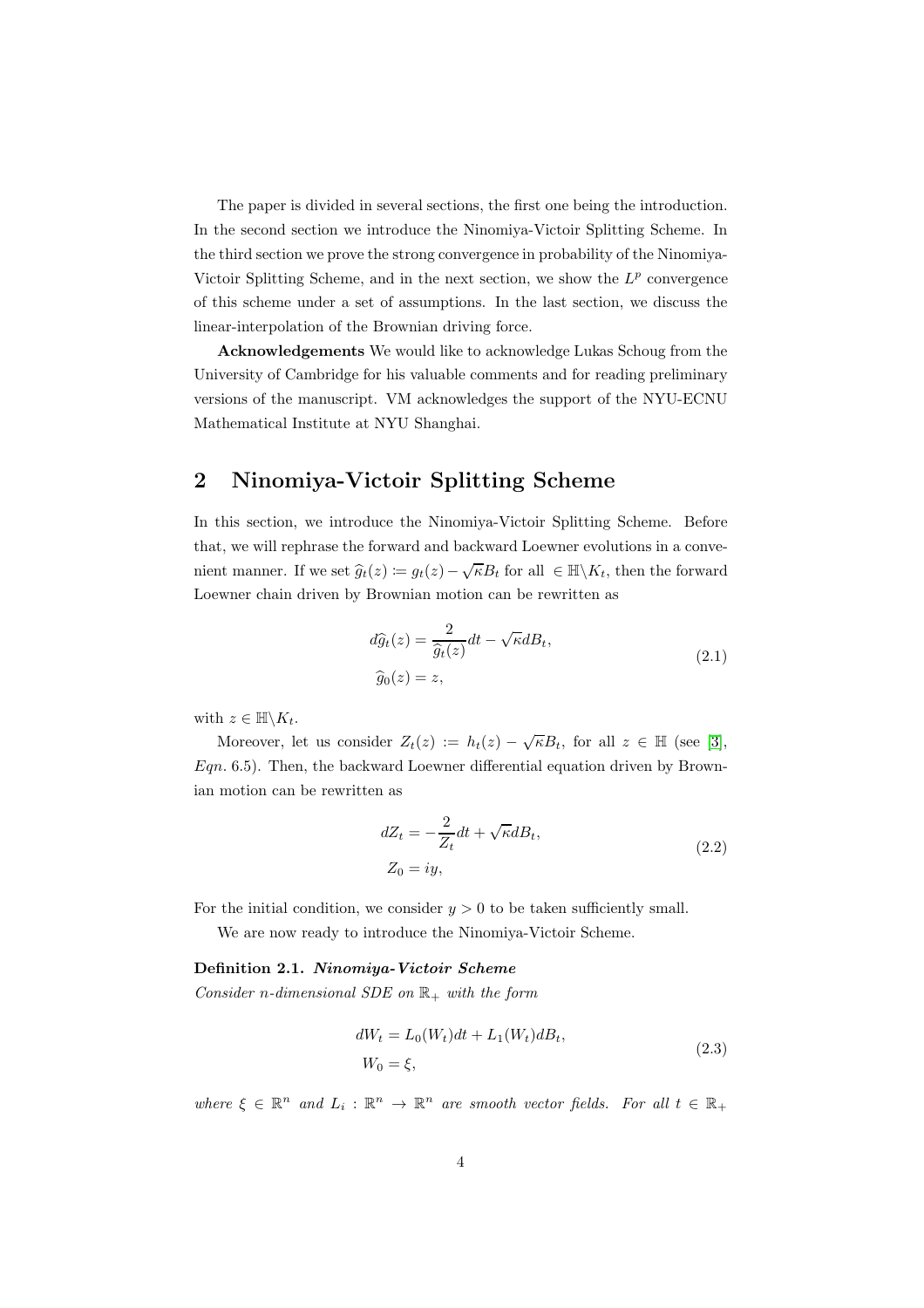and  $x \in \mathbb{R}^n$ , let the flow  $\exp(tL_i)x$ ,  $i = 1, 2$ , denote the unique solution at time  $u = 1$  to the ODE

$$
\frac{dy}{du} = tL_i(y),
$$
  
y(0) = x. (2.4)

For a fixed iteration step  $n \in \mathbb{N}$ , we choose an arbitrary, possibly non-uniform, partition  $\{t_0 = 0, t_1, \ldots, t_n = 1\}$  with step-size  $h_k = t_{k+1} - t_k$ . We approximate a numerical solution  $\{W_{t_k}\}_{0 \leq k \leq n}$  in the sense that  $W_0 = \xi$  and

$$
\widetilde{W}_{t_{k+1}} = \exp\left(\frac{1}{2}h_k L_0\right) \exp\left(B_{t_k, t_{k+1}} L_1\right) \exp\left(\frac{1}{2}h_k L_0\right) \widetilde{W}_{t_k},\tag{2.5}
$$

for all  $k = 0, 1, \ldots, n$  and where  $B_{t_k,t_{k+1}}$  is the abbreviation for  $B_{t_{k+1}} - B_{t_k}$ . In  $\textit{fact, the approximation} \ \{W_{t_k}\}_{0\leq k\leq n} \ \textit{enjoys} \ \textit{an integral form} \ \textit{between every two}$ discretization points

$$
\widetilde{W}_t = \xi + \frac{1}{2} \int_0^t L_0(\widetilde{W}_s^{(2)}) ds + \int_0^t L_1(\widetilde{W}_s^{(1)}) dB_s + \frac{1}{2} \int_0^t L_0(\widetilde{W}_s^{(0)}) ds, \tag{2.6}
$$

where the above three discretization processes defined on each time interval  $[t_k, t_{k+1}]$  admit the form

$$
\widetilde{W}_t^{(0)} := \exp\left(\frac{1}{2}(t - t_k)L_0\right) \widetilde{W}_{t_k},
$$
\n
$$
\widetilde{W}_t^{(1)} := \exp\left(B_{t_k, t} L_1\right) \widetilde{W}_{t_{k+1}}^{(0)},
$$
\n
$$
\widetilde{W}_t^{(2)} := \exp\left(\frac{1}{2}(t - t_k)L_0\right) \widetilde{W}_{t_{k+1}}^{(1)}.
$$
\n(2.7)

Looking back at our backward Loewner equation, we write  $L_0(z) = -2/z$  and  $L_1(z) =$  $\sqrt{\kappa}$ .Hence, by ([\[3\]](#page-24-4), Thm. 6.2) the following form is immediate

$$
\exp(tL_0)z = \sqrt{z^2 - 4t},
$$
  
\n
$$
\exp(tL_1)z = z + \sqrt{\kappa t}.
$$
\n(2.8)

Given the above arbitrary partition  $\{t_0 = 0, t_1, \ldots, t_n = 1\}$ , we could formulate an approximated solution  $\{Z_{t_k(t)}\}_{0 \leq k \leq n}$  via the Ninomiya-Victoir Splitting Scheme

$$
\widetilde{Z}_{t_{k+1}} := \sqrt{\left(\sqrt{\widetilde{Z}_{t_k}^2 - 2h_k} + \sqrt{\kappa} B_{t_k, t_{k+1}}\right)^2 - 2h_k},\tag{2.9}
$$

with the initial value  $\tilde{Z}_0 = iy$  specified at each  $n^{th}$  iteration.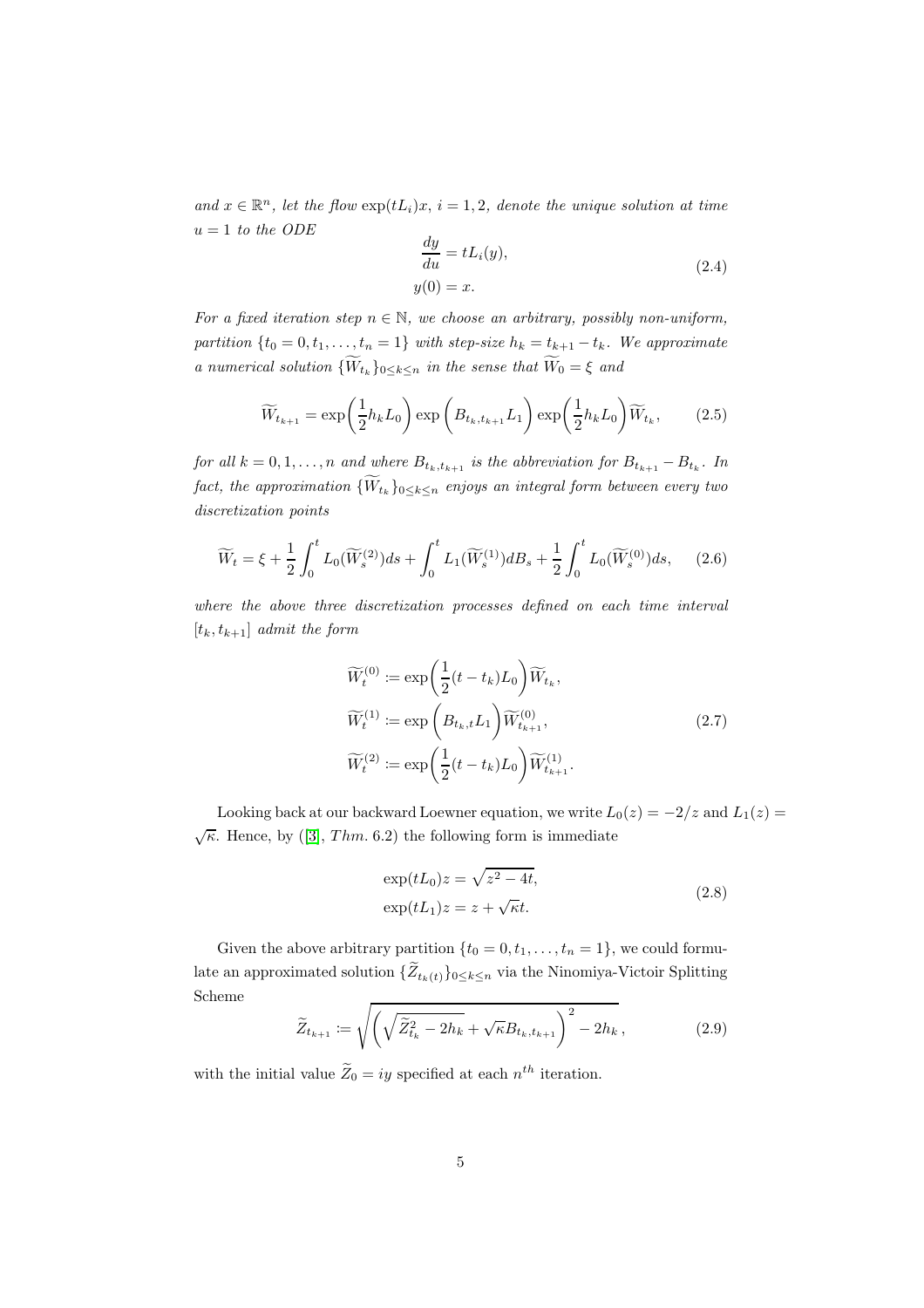## 3 Strong convergence in probability

In the following, we use  $\|\cdot\|_{[0,1],\infty}$  for the sup-norm on the interval [0,1]. In addition, we use  $|| \cdot ||$  to denote the mesh size of our partition of the time interval. In this section we give a strong convergence in probability to the decay rate of the  $\|\cdot\|_{[0,1],\infty}$  norm (*i.e. supremum norm*) between the original Loewner curve and our scheme.

**Definition 3.1.** Let  $Z_t(iy_n)$  be the solution to Eqn. (1.5) started from  $iy_n \in \mathbb{H}$ , and  $\widetilde{Z}_t(iy_n)$  be its approximation following Ninomiya-Victoir Scheme, and let  $\eta(t)$  be the shifted Loewner curve defined before.

Notice that at each iteration step  $n \in \mathbb{N}$ , we specify an initial condition  $y \in \mathbb{R}_+$  and let the approximated sample paths  $(\widetilde{Z}_t(iy))_{0 \leq t \leq 1}$  evolve according to the backward Loewner equation (1.5). To ensure a  $\|\cdot\|_{[0,1],\infty}$  convergence result, we do not only require the mesh of the partition tends to 0, but also choose a sequence  $\{y_n\} \subset \mathbb{R}_+$  so that  $y_n \to 0^+$  strictly monotonically.

**Remark 3.2.** Notice that we cannot let  $y_n \equiv y$  for some  $y > 0$ , otherwise the convergence pattern breaks down and hence strict monotonicity of  $\{y_n\}$  is necessary. On the other hand, the decay rate of  $\{y_n\}$  should not be too fast to destroy the probability inequality w.r.t. the  $\lVert \cdot \rVert_{[0,1],\infty}$  norm, which we will see in the following context.

In this section, we manually set  $y_n = n^{-1/2}$  for all  $n \in \mathbb{N}$ . This choice of  ${y_n}$  actually satisfies the requirements in the above Rmk. 3.2 for the initial conditions. We consider  $\mathcal{D}_n$  to be a uniform partition of [0, 1] with mesh-size  $||\mathcal{D}_n||.$ 

**Definition 3.3.** For all  $t \in [0, 1]$ , given an arbitrary uniform partition  $\mathcal{D}_n$ , we define  $\{t_k(t), t_{k+1}(t)\} \subset \mathcal{D}_n$  to be the neighboring two points in the partition  $\mathcal{D}_n$ between which t resides, i.e.  $t_k(t) \leq t < t_{k+1}(t)$ .

We emphasize that the index  $k$  is changing as the parameter  $t$  evolves in the time interval. We preferred this notation to make it close to the notation used in the definition of the splitting scheme.

We are now reaching our main object: an upper bound for the probability of  $\|\cdot\|_{[0,1],\infty}$  norm of  $(\eta(t) - \widetilde{Z}_t(iy_n))_{0 \leq t \leq 1}$  to be small in the sense given by the following theorem.

**Theorem 3.4.** Let  $\eta(t)$  be the backward SLE trace for  $\kappa \neq 8$ . There exist two non-increasing functions  $\varphi_i : \mathbb{Z}_+ \to \mathbb{R}_+$  such that  $\lim_{n \to \infty} \varphi_i(n) = 0^+$  with  $i =$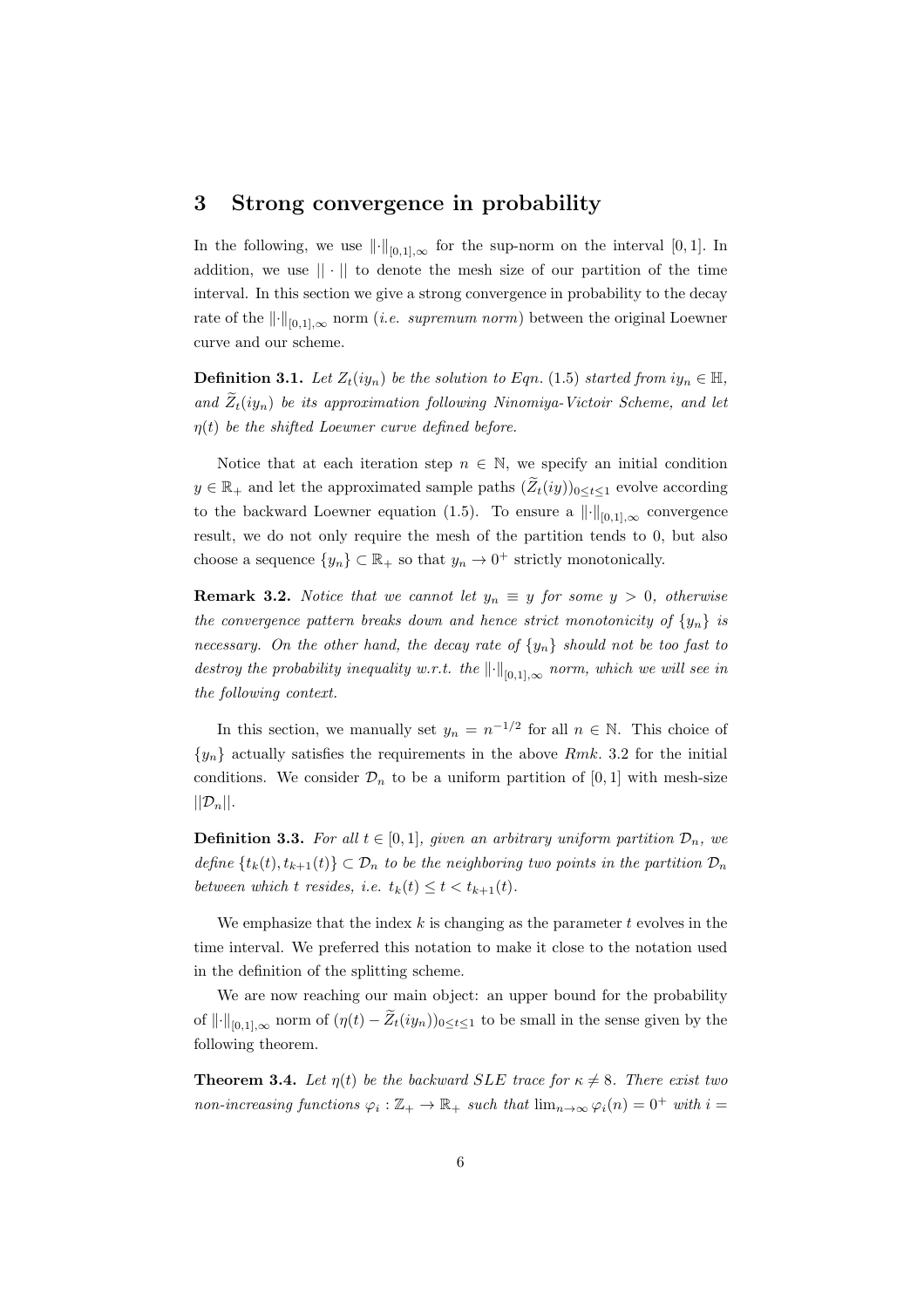1, 2. If the mesh  $||D_n|| \to 0^+$  with  $n \to \infty$ , faster than a proper rate  $||D_n|| =$  $o(n^{-3})$ , then

$$
\mathbb{P}\bigg(\bigg\|\eta(t)-\widetilde{Z}_t(iy_n)\bigg\|_{[0,1],\infty}\leq\varphi_1(n)\bigg)\geq 1-\varphi_2(n). \qquad (3.1)
$$

To prove this theorem, we use

$$
\left| Z_t(iy_n) - \widetilde{Z}_t(iy_n) \right| \le \left| Z_t(iy_n) - Z_{t_k(t)}(iy_n) \right|
$$
  
+ 
$$
\left| Z_{t_k(t)}(iy_n) - \widetilde{Z}_{t_k(t)}(iy_n) \right| + \left| \widetilde{Z}_{t_k(t)}(iy_n) - \widetilde{Z}_t(iy_n) \right|,
$$
(3.2a)

in order to estimate

$$
\left|\eta(t) - \widetilde{Z}_t(iy_n)\right| \leq |\eta(t) - Z_t(iy_n)| + \left|Z_t(iy_n) - \widetilde{Z}_t(iy_n)\right|.
$$
 (3.2b)

The *Ineq.* (3.2a) follows from the lemma below.

**Lemma 3.5.** ([\[4\]](#page-24-6), Thm. 3.4.2) There exist  $c_1, c_2 > 0$  such that if we consider the event

$$
E'_{n,1} := \left\{ osc(\sqrt{\kappa}B_t, \frac{1}{n}) \le c_1 \sqrt{\frac{\log(n)}{n}} \right\},\tag{3.3}
$$

then we have

$$
\mathbb{P}(E'_{n,1}) \ge 1 - \frac{c_2}{n^2}.\tag{3.4}
$$

**Lemma 3.6.** ([\[11\]](#page-24-5), Eqn. 21.) There exist  $c_3, c_4 > 0$  and  $\beta_1 \in (0,1)$  such that if we consider the event

$$
E_{n,1}^{\prime\prime} := \left\{ \left| \partial_z \widehat{g}_t^{-1}(iv) \right| \le c_3 \cdot v^{-\beta_1} \text{ for all } t \in [0,1] \text{ and } v \in [0,\frac{1}{\sqrt{n}}] \right\},\qquad(3.5)
$$

then we have

$$
\mathbb{P}(E_{n,1}^{"}) \ge 1 - \frac{c_4}{n^{c_3/2}}.\tag{3.6}
$$

We have an estimate to the first term to  $Ineq. (3.2a)$  with the form

$$
\left| Z_t(iy_n) - Z_{t_k(t)}(iy_n) \right| \leq \left| Z_t(iy_n) - \eta(t) \right| + \left| Z_{t_k(t)}(iy_n) - \eta(t_k(t)) \right| + \left| \eta(t) - \eta(t_k(t)) \right|.
$$
\n(3.7)

To proceed our discussion, we remind our readers of the following definition.

**Definition 3.7.** A continuous function  $\phi : \mathbb{R}_+ \to \mathbb{R}_+$  is called a subpower function if it is non-decreasing and satisfies

$$
\lim_{x \to \infty} x^{-\nu} \phi(x) = 0, \text{ for all } \nu > 0.
$$
 (3.8)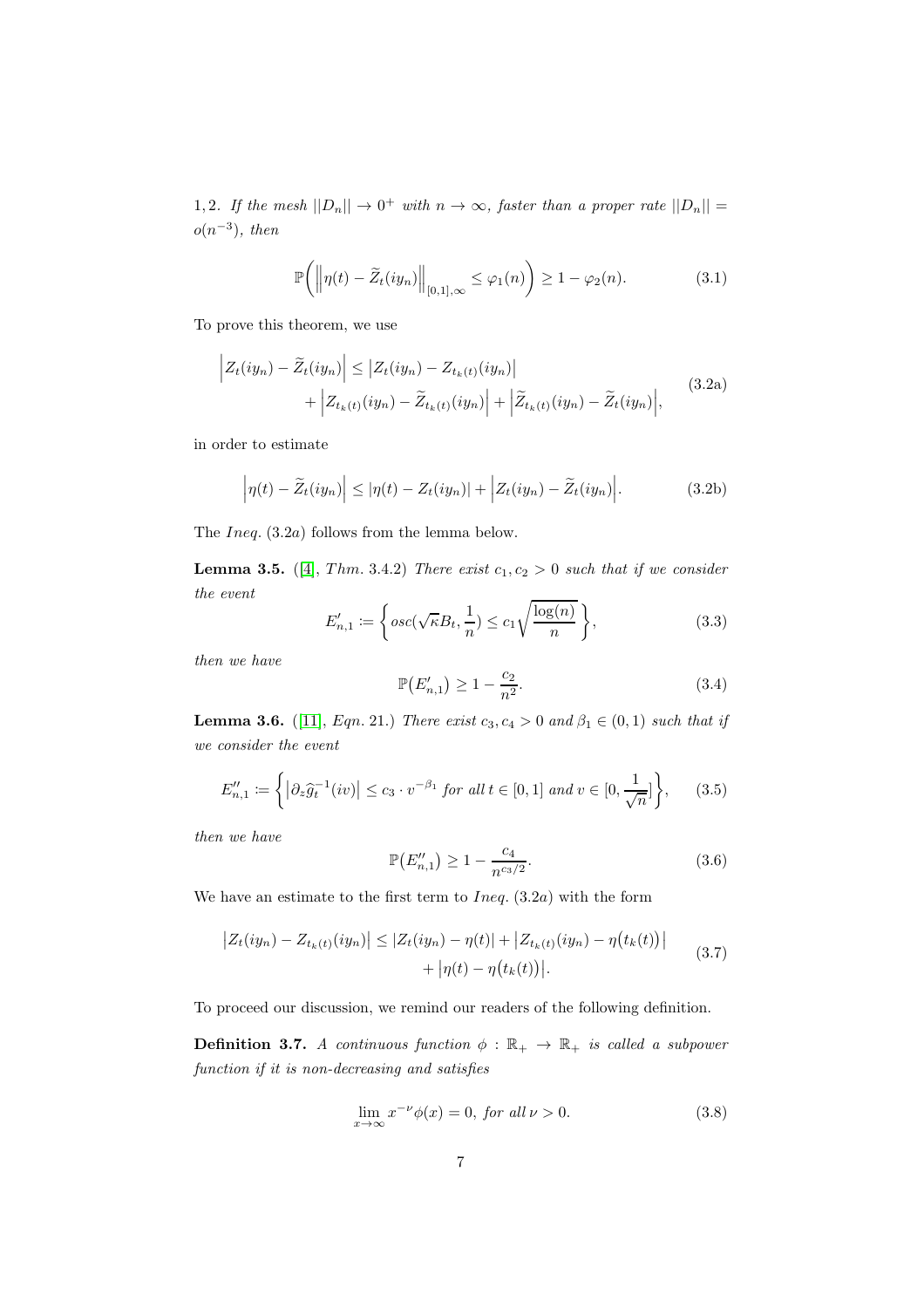**Remark 3.8.** A typical subpower function is  $\phi(x) = (\log x)^{\alpha}$ , for real  $\alpha > 0$ .

With the notion of a subpower function, we have the following result.

**Proposition 3.9.** Let  $\beta_1 \in (0,1)$ . There exists a subpower function  $\phi : \mathbb{R}_+ \to$  $\mathbb{R}_+$  such that if we consider the event

$$
E_{n,1}^* := \left\{ \left\| \eta(t) - \eta\big(t_k(t)\big) \right\|_{[0,1],\infty} \le \frac{2\phi(\sqrt{n})}{(1-\beta_1)n^{(1-\beta_1)/2}} \right\},\tag{3.9}
$$

and if  $||\mathcal{D}_n|| \leq n^{-1}$ , then

$$
\mathbb{P}(E_{n,1}^*) \ge 1 - \frac{c_2}{n^2} - \frac{c_4}{n^{c_3/2}}.\tag{3.10}
$$

*Proof.* In the proof we omit the bracket in  $t_k(t)$  and simply write this term as  $t_k$ , which will be clear from the context. In the proof, we follow the statement in([\[11\]](#page-24-5), Lem. 2.5) with some obvious changes of notations. Since  $\eta([0,1])$  has identical distribution to  $\gamma([0,1])$  modulo a scalar shift  $\sqrt{\kappa}B_1$ , it is immediate that  $\mathbb{P}(E_{n,1}^*)$  is equal to the probability of the event with an expression which wesubstitute  $\gamma(t)$  (resp.  $\gamma(t_k(t))$ ) into  $\eta(t)$  (resp.  $\eta(t_k(t))$ ). By ([\[11\]](#page-24-5), Lem. 2.5) there exists a subpower function  $\phi : \mathbb{R}_+ \to \mathbb{R}_+$  such that, on the event  $E'_{n,1} \cap$  $E''_{n,1} \subset \Omega$ , provided  $0 \le t - t_k(t) \le n^{-1}$  for all  $t \in [0,1]$ , we have

$$
|\gamma(t) - \gamma(t_k(t))| \leq \phi(\sqrt{n}) \left( \int_0^{n^{-1/2}} |\partial_z \hat{g}_t^{-1}(ir)| dr + \int_0^{n^{-1/2}} |\partial_z \hat{g}_t^{-1}(ir)| dr \right) \leq \phi(\sqrt{n}) \cdot \frac{2}{1 - \beta_1} n^{-(1 - \beta_1)/2},
$$
\n(3.11)

where  $\beta_1 \in (0,1)$ . Hence  $\mathbb{P}(E_{n,1}^*) \geq \mathbb{P}(E_{n,1}' \cap E_{n,1}'')$  and the conclusion follows.  $\Box$ 

To finish the evaluation of  $Eqn. (3.7)$  and then finishing the first term in *Ineq.*  $(3.2a)$ , we have the following result

**Proposition 3.10.** Let  $\epsilon_0 \in (0,1)$ . If we choose  $M_n = n^{(1-\epsilon_0)/4}$  and consider the event

$$
E_{n,1}^{**} := \left\{ \|Z_t(iy_n) - \eta(t)\|_{[0,1],\infty} \le M_n \cdot y_n^{1-\epsilon_0} = \frac{1}{n^{(1-\epsilon_0)/4}} \right\},\tag{3.12}
$$

then there exists  $\epsilon_n \to 0^+$  monotonically such that

$$
\mathbb{P}(E_{n,1}^{**}) \ge 1 - \epsilon_n. \tag{3.13}
$$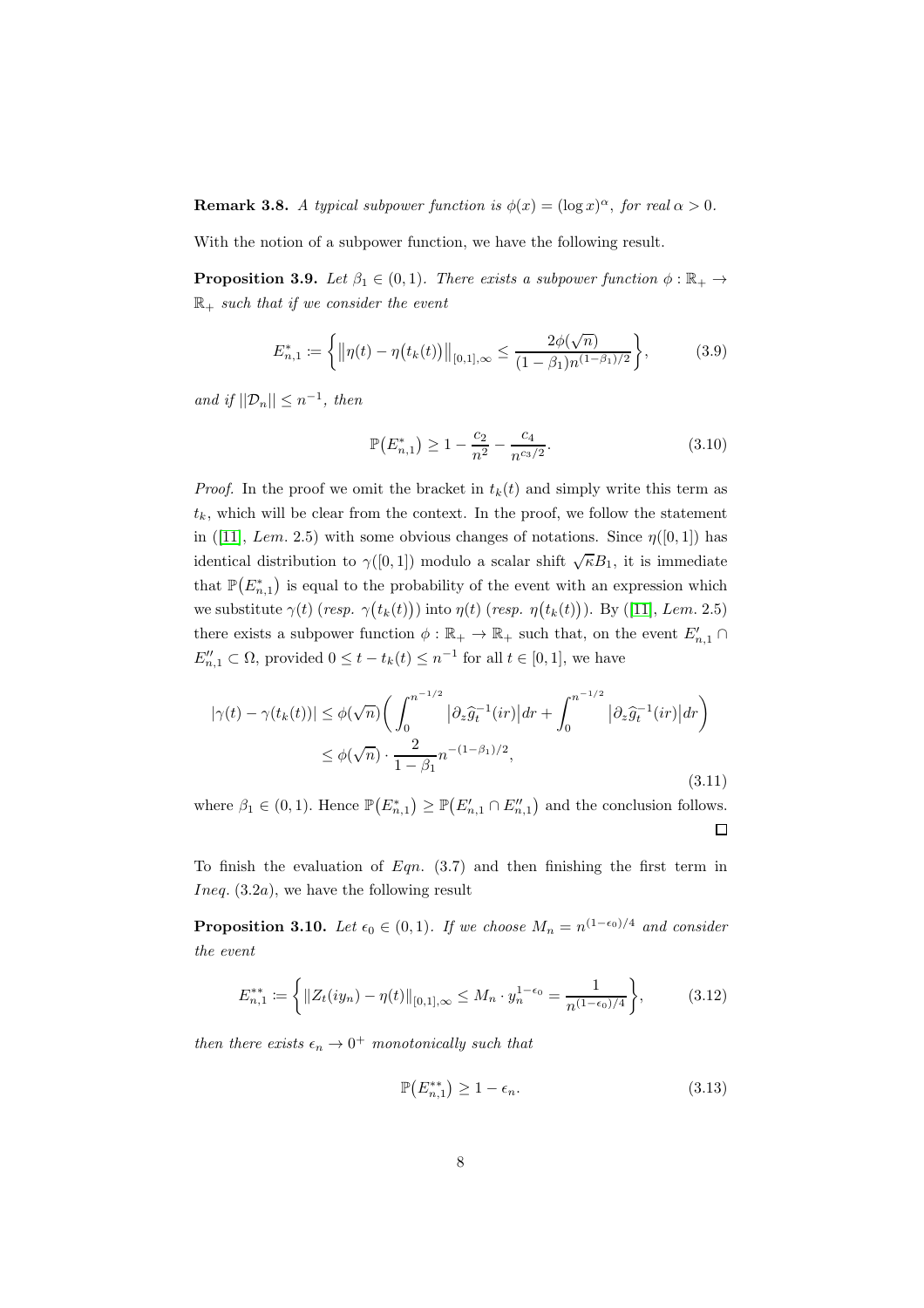*Proof.*It is stated in ([\[3\]](#page-24-4), Lem. 6.7) that there exists  $\epsilon_0 \in (0,1)$  so that almost surely, we have

$$
\sup_{t \in [0,1]} |Z_t(iy_n) - \eta(t)| \le C'_1(\omega) \cdot y_n^{1-\epsilon_0},\tag{3.14}
$$

where  $C_1'(\omega)$  is *almost surely* finite. Guaranteed with the existence of at least one  $C'_1(\omega) \in \mathbb{R}_+$  for almost all  $\omega \in \Omega$ , we define the collection  $\mathcal{A}(\omega) \subset \mathbb{R}_+$  for those  $\omega \in \Omega$  with which there exists at least one  $C'_{1}(\omega)$  satisfying *Ineq.* (3.14). Notice that the collection  $\mathcal{A}(\omega)$  is defined except for a *measure-zero* event. The wellordering principle tells us that  $\mathcal{A}(\omega)$  has a lower bound. Hence it is legitimate to define

$$
C_1(\omega) := \inf \mathcal{A}(\omega), \tag{3.15}
$$

which is almost surely defined. Hence, we could simply assume  $C(\omega)$  exists and is finite everywhere via subtracting a *measure-zero* event from  $\Omega$ . With our choice of  $M_n \to \infty$ , there exists  $\epsilon_n \in [0,1]$  with  $\epsilon_n := \min{\{\epsilon_1, \ldots, \epsilon_{n-1}, \mathbb{P}((E_{n,1}^{**})^c)\}}$ such that

$$
\mathbb{P}\bigg(\sup_{t\in[0,1]}|Z_t(iy_n)-\eta(t)|\leq M_n\cdot y_n^{1-\epsilon_0}\bigg)\geq 1-\epsilon_n.\tag{3.16}
$$

On the event  $E_{n,1}^{**} \subset \Omega$ , we know then

$$
\sup_{t \in [0,1]} |Z_t(iy_n) - \eta(t)| \le C_1(\omega) \cdot y_n^{1-\epsilon_0} \text{ and } \sup_{t \in [0,1]} |Z_t(iy_n) - \eta(t)| \le M_n \cdot y_n^{1-\epsilon_0}.
$$
\n(3.17)

By the definition of  $C_1(\omega)$ , it is then clear that on the event  $E^{**}_{n,1}$ , we have

$$
C_1(\omega) \le M_n. \tag{3.18}
$$

Hence, on the event  $E_{n,1}^{**}$ , it is immediate that

$$
\sup_{t \in [0,1]} |Z_t(iy_{n+1}) - \eta(t)| \le C_1(\omega) \cdot y_{n+1}^{1-\epsilon_0} \le M_n \cdot y_{n+1}^{1-\epsilon_0} \le M_{n+1} \cdot y_{n+1}^{1-\epsilon_0}.
$$
 (3.19)

Hence the event  $E_{n+1,1}^{**}$  occurs and

$$
\mathbb{P}(E_{n+1,1}^{**}) \ge \mathbb{P}(E_{n,1}^{**}),\tag{3.20}
$$

which justifies our choice of definition of  $\epsilon_n$ , from which the monotonicity of  $\{\epsilon_n\} \subset \mathbb{R}_+$  is easily seen. To show that  $\epsilon_n \to 0^+$ , we notice that  $C_1(\omega)$  is almost surely finite. Suppose  $\epsilon_n \to \sigma > 0$ . Then with probability  $\sigma$ , the constant  $C_1(\omega)$ is greater than any  $M_n$ ,  $n \in \mathbb{N}_+$ . Since  $M_n \to \infty$ , we are forced to conclude that  $C_1(\omega) = \infty$  with positive probability, which is impossible.  $\Box$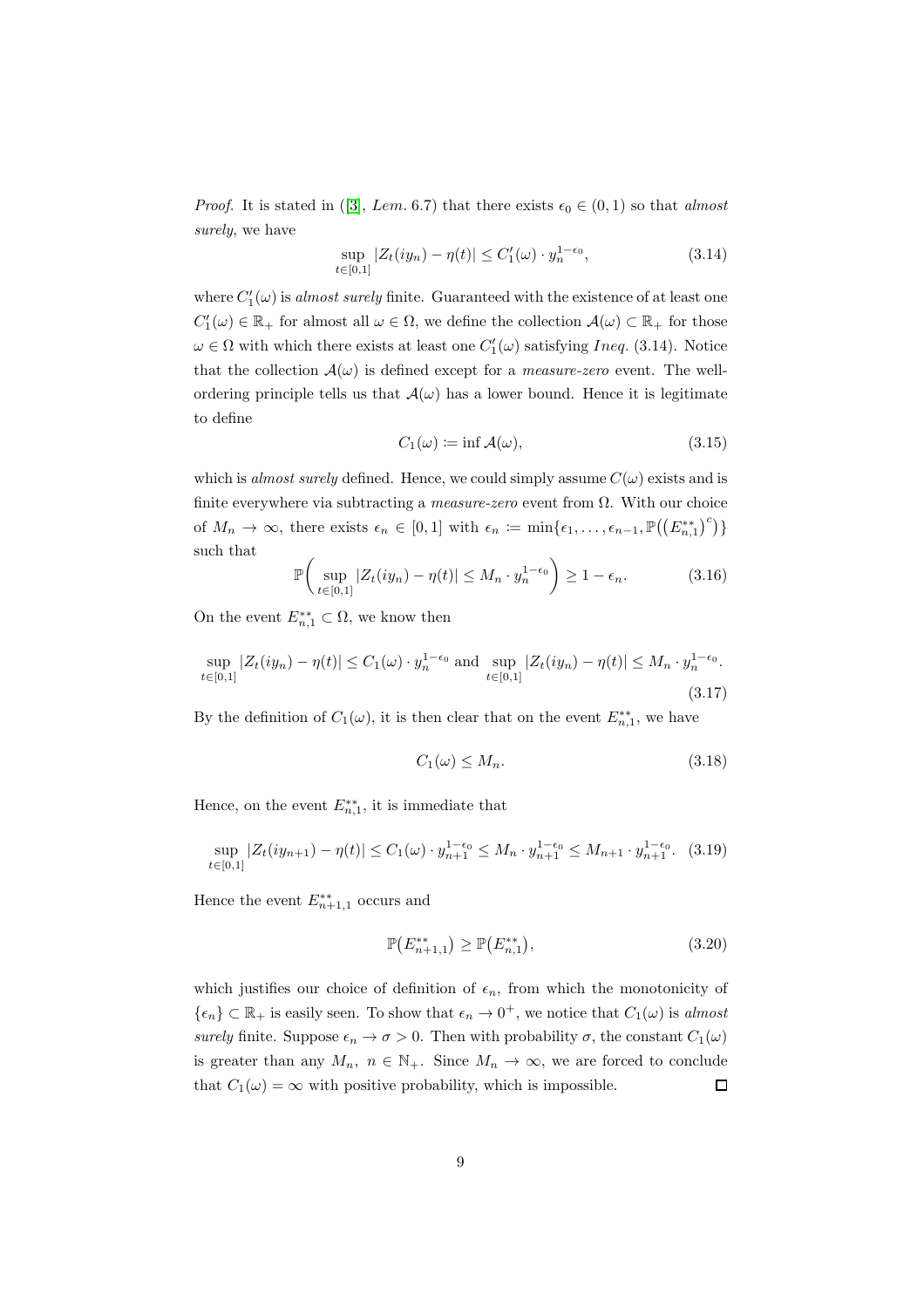We have now discussed every term in  $Eqn. (3.7)$ , it is time to finalize the estimate of the first term in  $Ineq. (3.2a)$ .

**Proposition 3.11.** Let  $\beta_1 \in (0,1)$ . Given the assumptions that  $||\mathcal{D}_n|| \leq n^{-1}$ and  $y_n = n^{-1/2}$ , if we define the event

$$
E_{n,1} := \left\{ \left\| Z_t(iy_n) - Z_{t_k(t)}(iy_n) \right\|_{[0,1],\infty} \le \frac{2\phi(\sqrt{n})}{(1-\beta_1)n^{(1-\beta_1)/2}} + \frac{2}{n^{(1-\epsilon_0)/4}} \right\},\tag{3.21}
$$

then the following inequality holds

$$
\mathbb{P}(E_{n,1}) \ge 1 - \frac{c_2}{n^2} - \frac{c_4}{n^{c_3/2}} - 2\epsilon_n.
$$
 (3.22)

*Proof.* On the event  $E_{n,1}^* \cap E_{n,1}^{**}$ , we know that for  $\beta_1 \in (0,1)$ , we have

$$
\sup_{t \in [0,1]} |Z_t(iy_n) - \eta(t)| \le \frac{1}{n^{(1-\epsilon_0)/4}},
$$
  
\n
$$
\sup_{t \in [0,1]} |\eta(t) - \eta(t_k(t))| \le \frac{2\phi(\sqrt{n})}{(1-\beta_1)n^{(1-\beta_1)/2}}.
$$
\n(3.23)

Looking back to Eqn. (3.7), we see  $\mathbb{P}(E_{n,1}) \geq \mathbb{P}(E_{n,1}^* \cap E_{n,1}^{**}) \geq 1 - c_2 n^{-2}$  $c_4 n^{-c_3/2} - 2\epsilon_n$ .  $\Box$ 

Hence we have estimated the  $\|\cdot\|_{[0,1],\infty}$  norm of the first term in Ineq. (3.2a). This is in fact the most complicated term among these three terms. Next, we will estimate the  $\lVert \cdot \rVert_{[0,1],\infty}$  norm of the second term.

Inspecting Eqn. (2.9), we observe that the evolution  $Z_{t_k} \mapsto Z_{t_{k+1}}$  resembles a Loewner map driven by constant forces on the sub-interval  $[t_k, t_{k+1}]$ . In fact, this is the case. We are going to split the total time interval  $[0, 1]$  into time sub-intervals  $[t_k, t_{k+1}]$ . On each time sub-interval, the evolution  $Z_{t_k} \mapsto Z_{t_{k+1}}$  is a composition of two local backward Loewner maps driven by constant forces with an intermediate parallel translation.

**Lemma 3.12.** ([\[10\]](#page-24-7), Sec. 2.) Given a constant driving force  $t \mapsto A$  on the time interval  $[0, T]$ , the forward Loewner chain admits the form

$$
g_t(z) = A + [(z - A)^2 + 4t]^{\frac{1}{2}}.
$$
 (3.24)

And this forward Loewner chain induces a time-reversed (i.e. backward) Loewner chain at the final moment  $t = T$  with the form

$$
h_T(z) = A + [(z - A)^2 - 4T]^{\frac{1}{2}}.
$$
\n(3.25)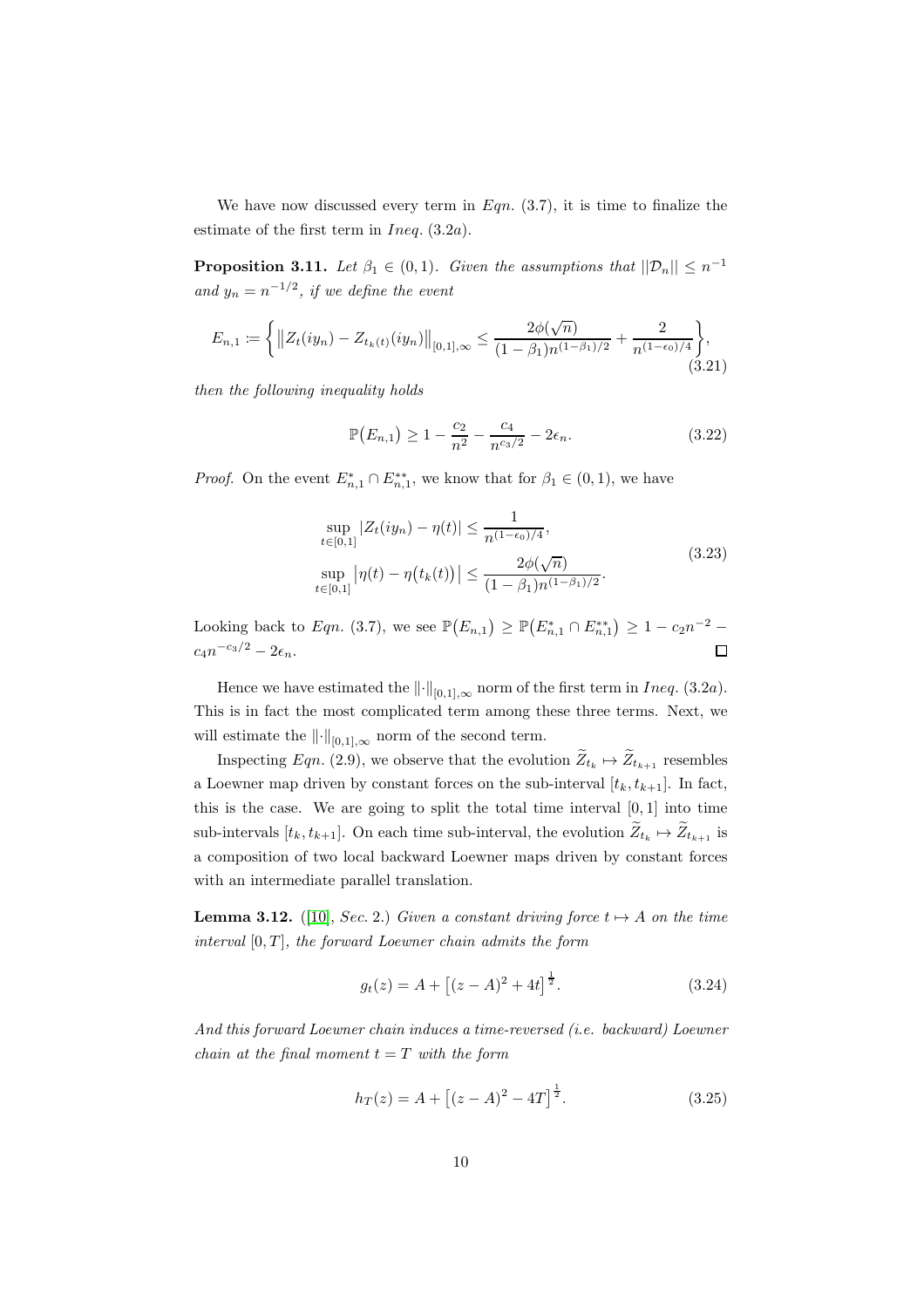*Proof.*We know  $g_T(z) \circ h_T(z) = z$ , for all  $z \in \mathbb{H}$  by ([\[1\]](#page-24-1), *Lem.* 4.10). The result immediately follows.  $\Box$ 

**Lemma 3.13.** On each time sub-interval  $[t_k, t_{k+1}]$ , we consider the constant force  $t \mapsto 0$  on time interval  $[t_k, t_k + \frac{h_k}{2}]$  and the constant force given by the corresponding value of the Brownian path at the end of the time sub-interval on  $[t_k + \frac{h_k}{2}, t_{k+1}]$ . We denote the backward Loewner chain driven by these constant forces as  $\iota'_{k,1}$  and  $\iota''_{k,1}$ , respectively. Consider the parallel translation  $z \xrightarrow{\iota_{k,2}} z + \sqrt{\kappa} B_{t_k,t_{k+1}}$ . Then we have the composition

$$
\widetilde{Z}_{t_{k+1}}(iy_n) = \iota_{k,1}'' \circ \iota_{k,2} \circ \iota_{k,1}' \widetilde{Z}_{t_k}(iy_n). \tag{3.26}
$$

*Proof.* Inspect  $Eqn (2.9)$  and  $Eqn (3.25)$  and the conclusion follows.  $\Box$ 

We have the following proposition.

Proposition 3.14. If we consider the perturbation event

$$
E_{n,2} := \left\{ \left\| Z_{t_k(t)}(iy_n) - \widetilde{Z}_{t_k(t)}(iy_n) \right\|_{[0,1],\infty} \le \frac{1}{\sqrt{4n+1}} \right\},\tag{3.27}
$$

and if we further restrict  $||\mathcal{D}_n|| \leq n^{-1} \wedge (4n+1)^{-3}$ , then

$$
\mathbb{P}(E_{n,2}) \ge 1 - 2e^{-(4n+1)/\kappa}.
$$
\n(3.28)

*Proof.* From Sec. 2. we already know  $Z_t(iy_n) = h_t(iy_n) - \sqrt{\kappa}B_t$ . If we further choose  $B_t \coloneqq B_{1-t} - B_1$ , then  $Eqn. (2.2)$  can be written as

$$
\partial_t h_t(z) = \frac{-2}{h_t(z) - \sqrt{\kappa} \widehat{B}_t},\tag{3.29}
$$

with  $h_0(z) = z$  and where  $\widehat{B}_t$  has the law of a standard Brownian motion. We also comment that our splitting scheme could be formulated in a similar fashion. Define the driving force

$$
\widetilde{\lambda}(t) := 0 \cdot \mathbb{1}_{[0, \frac{h_1}{2})} + \sum_{k \ge 1} \sqrt{\kappa} B_{t_k(t)} \cdot \mathbb{1}_{[t_k(t) - \frac{h_k}{2}, t_k(t) + \frac{h_k}{2} \wedge 1)}.
$$
(3.30)

The random process  $\tilde{\lambda}(t)$  can be viewed as a step-function interpolation to the sample paths of Brownian motion  $\sqrt{\kappa}B_t$  on [0,1]. In this regard, we denote by  $Z_t^*(iy_n)$  the trajectory driven by the above driving force similar to  $Z_t(iy_n)$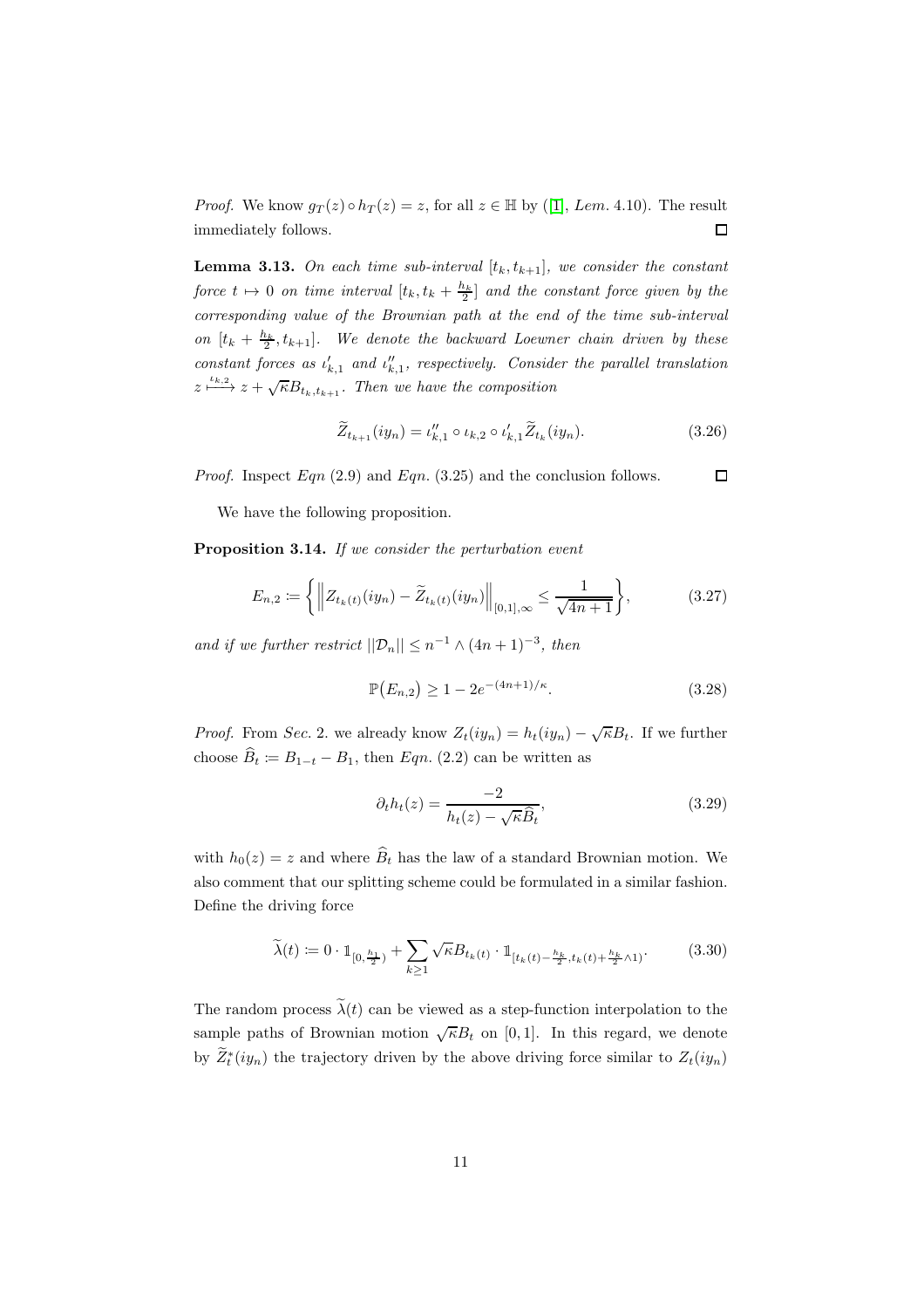being driven by  $\sqrt{\kappa}\widehat{B}_t$  in the following sense

$$
\widetilde{Z}_t^*(iy_n) = \widetilde{h}_t(iy_n) - \widetilde{\lambda}(t),\tag{3.31}
$$

due to Lem. 3.13 and where  $(\widetilde{h}_t)_{t\in[0,1]}$  is a backward Loewner chain constrained by

$$
\partial_t \widetilde{h}_t(z) = \frac{-2}{\widetilde{h}_t(z) - \widehat{\lambda}_t},\tag{3.32}
$$

with  $h_0(z) = z$  and  $\lambda_t := \lambda(1 - t) - \lambda(1)$ . The above scheme brings us some consistency to some perturbation term  $Z_t(iy_n) - Z_t^*(iy_n)$ . And our first goal is to estimate

$$
\left| Z_t(iy_n) - \widetilde{Z}_t^*(iy_n) \right| \le \left| h_t(iy_n) - \widetilde{h}_t(iy_n) \right| + \left| \sqrt{\kappa} B_t - \widetilde{\lambda}(t) \right|.
$$
 (3.33)

Define  $\epsilon \coloneqq \sup$  $t \in [0,1]$   $\sqrt{\kappa}B_t - \widetilde{\lambda}(t)$ , then it follows that

$$
\left| Z_t(iy_n) - \widetilde{Z}_t^*(iy_n) \right| \le \left| h_t(iy_n) - \widetilde{h}_t(iy_n) \right| + \epsilon.
$$
 (3.34)

To achieve this goal, we further define  $H(t) := h_t(iy_n) - \widetilde{h}_t(iy_n)$ . And we will first estimate  $|H(t)|$ . Differentiate  $H(t)$  w.r.t.  $t \in [0,1]$  and use Eqn. (2.2) and  $Eqn. (3.32)$  to obtain

$$
\frac{d}{dt}H(t) - H(t)\zeta(t) = (\sqrt{\kappa}\widehat{B}_t - \widehat{\lambda}_t)\zeta(t),\tag{3.35}
$$

where we define  $\zeta(t) \coloneqq (h_t(iy_n) - \sqrt{\kappa}\widehat{B}_t)^{-1} \cdot (\widetilde{h}_t(iy_n) - \widehat{\lambda}_t)^{-1}$ . Notice that the derivative of  $H(t)$  w.r.t. time t is defined except for finitely many points because the driving force  $\tilde{\lambda}(t)$  is piecewise continuous. Integrating the above differential equation and choose  $u(t) \coloneqq e^{-\int_0^t \zeta(s)ds}$ , we find

$$
H(t) = u(t)^{-1} \left[ H(0) - \int_0^t (\sqrt{\kappa} \widehat{B}_s - \widehat{\lambda}_s) u(s) \zeta(s) ds \right].
$$
 (3.36)

Since  $H(0) = 0$ , we obtain

$$
|H(t)| \leq \int_0^t \left| \sqrt{\kappa} \widehat{B}_s - \widehat{\lambda}_s \right| e^{\int_s^t \text{Re}\,\zeta(r)dr} |\zeta(s)| ds. \tag{3.37}
$$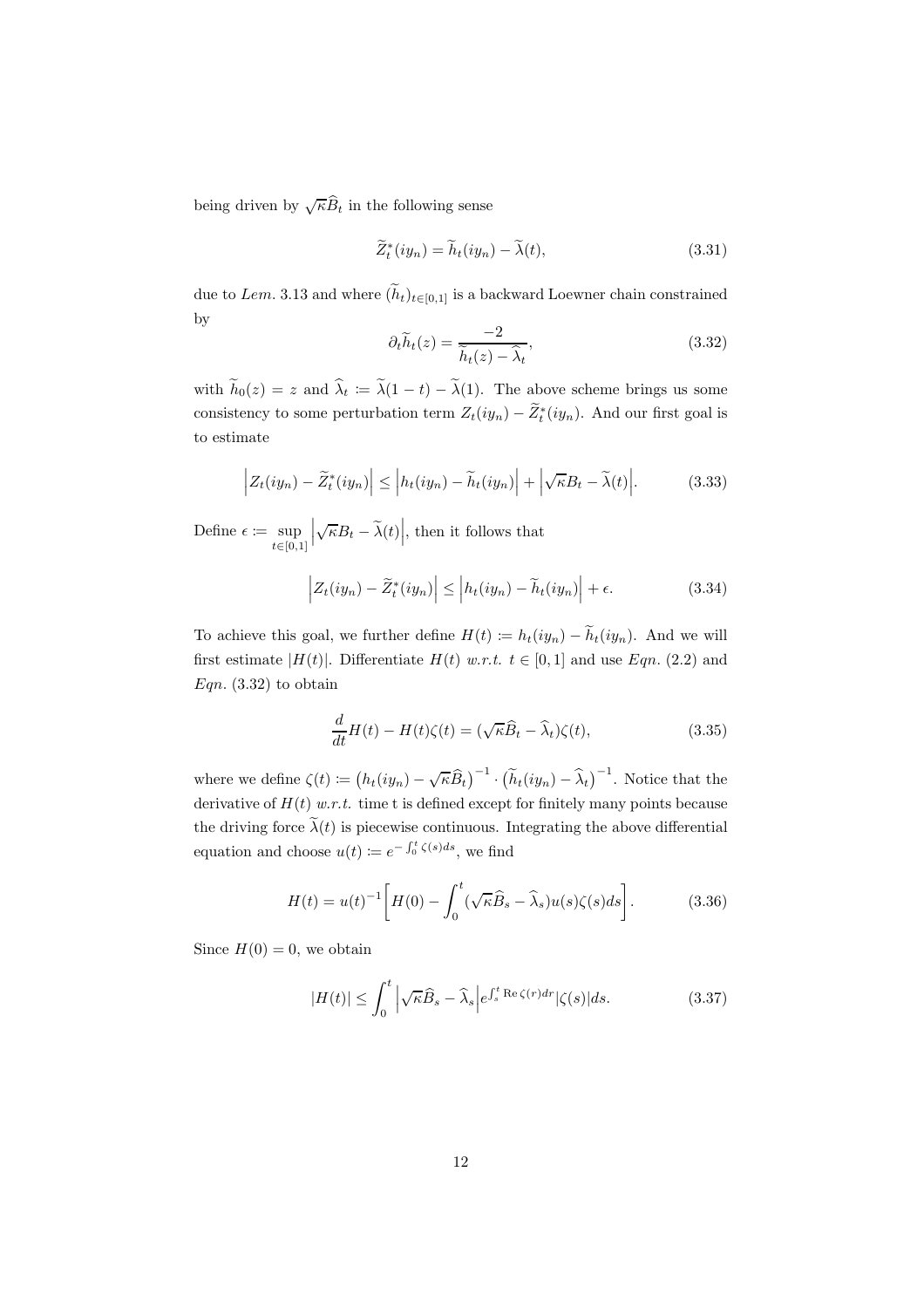Then, it is immediate that

$$
\left| h_t(iy_n) - \widetilde{h}_t(iy_n) \right| \le \epsilon \cdot \int_0^t e^{\int_s^t \text{Re}\,\zeta(r)dr} |\zeta(s)| ds
$$
\n
$$
\le \epsilon \cdot \left( e^{\int_s^t |\zeta(r)| dr} - 1 \right),
$$
\n(3.38)

wherethe last inequality is due to  $(15]$ , Lem. 2.3) and  $(15]$ , Eqn. 2.12). Now turning attention to *Ineq.*  $(3.34)$ , we have

$$
\left| Z_t(iy_n) - \widetilde{Z}_t^*(iy_n) \right| \le \left| h_t(iy_n) - \widetilde{h}_t(iy_n) \right| + \epsilon \le \epsilon \cdot e^{\int_s^t \text{Re}\,\zeta(r)dr}.\tag{3.39}
$$

Furthermore,([\[15\]](#page-24-8), Eqn. 2.12) tells us that  $\int_0^t |\zeta(s)| ds \leq \log(\sqrt{4+y_n^2/y_n})$ . Consequently, we have

$$
\left| Z_t(iy_n) - \tilde{Z}_t^*(iy_n) \right| \le \epsilon \cdot \sqrt{4 + y_n^2}/y_n = \epsilon \cdot \sqrt{4n + 1}.
$$
 (3.40)

Notice that

$$
\epsilon = \sup_{t \in [0,1]} \left| \sqrt{\kappa} B_t - \tilde{\lambda}(t) \right| \le \bigvee_{t_k(t) \in \mathcal{D}_n} \sup_{t \in [0,h_k]} \sqrt{\kappa} |B_t|,
$$
\n(3.41)

where the notation "∨" indicates we take the maximal value over all  $t_k(t) \in \mathcal{D}_n$ . By([\[9\]](#page-24-9), Cor. 2.2), for the supremum Brownian motion  $S_t := \text{sup}$  $0 \leq s \leq t$  $B_s$  we have that

$$
\mathbb{P}\left(S_t \le x\right) = 2\Phi\left(\frac{x}{\sqrt{t}}\right) - 1,\tag{3.42}
$$

for all  $x \geq 0$  and where  $\frac{d}{dx}\Phi(x) \coloneqq e^{-x^2/2}/\sqrt{2\pi}$  is the density of standard normal variable. It follows from the reflection principle that

$$
\mathbb{P}\left(\sup_{0\leq t\leq h_k} |\sqrt{\kappa}B_t| \geq \frac{1}{4n+1}\right) = 2\mathbb{P}\left(S_{h_k} \geq \frac{1}{\sqrt{\kappa} \cdot (4n+1)}\right) \leq 2\sqrt{\frac{2}{\pi}}e^{-\frac{(4n+1)^{-2}}{2h_k\cdot\kappa}},\tag{3.43}
$$

if we restrict  $h_k \leq n^{-1} \wedge (4n+1)^{-3}$  for all  $t_k(t) \in \mathcal{D}_n$ . Then

$$
\left\{\epsilon > \frac{1}{4n+1}\right\} \subset \bigcup_{t_k(t) \in \mathcal{D}_n} \left\{\sup_{0 \le t \le \frac{h_k}{2}} |\sqrt{\kappa} B_t| > \frac{1}{4n+1}\right\},\tag{3.44a}
$$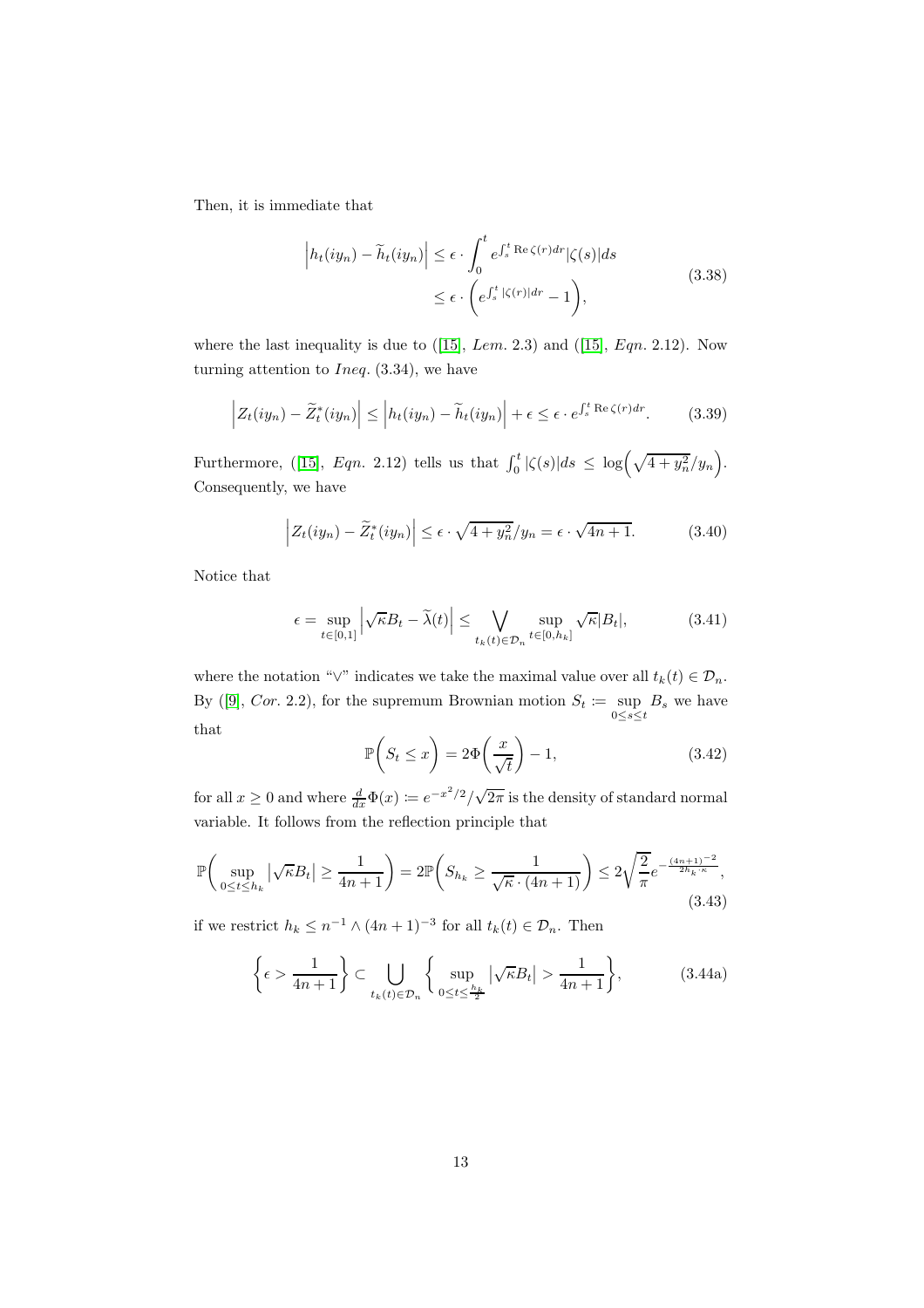and we see

$$
\mathbb{P}\left(\epsilon > \frac{1}{4n+1}\right) \le \sum_{t_k(t) \in \mathcal{D}_n} \mathbb{P}\left(\sup_{0 \le t \le \frac{h_k}{2}} |\sqrt{\kappa}B_t| > \frac{1}{4n+1}\right)
$$
\n
$$
\le 2(4n+1)^3 \cdot e^{-(4n+1)/2\kappa}.\tag{3.44b}
$$

Conditioned on event  $\{\epsilon > (4n+1)^{-1}\}^c \in \Omega$ , following *Ineq.* (3.40), we have

$$
\sup_{t \in [0,1]} \left| Z_t(iy_n) - \widetilde{Z}_t^*(iy_n) \right| \le \frac{1}{\sqrt{4n+1}}.
$$
\n(3.45)

Hence, by the strict inclusion of events in probability space, we have our estimate to the perturbation term

$$
\mathbb{P}\left(\sup_{t\in[0,1]} \left| Z_t(iy_n) - \tilde{Z}_t^*(iy_n) \right| \le \frac{1}{\sqrt{4n+1}} \right) \ge 1 - 2(4n+1)^3 \cdot e^{-(4n+1)/2\kappa}.
$$
\n(3.46a)

We further observe that the splitting scheme  $\widetilde{Z}_t(iy_n)$  coincides with the trajectory  $Z_t^*(iy_n)$  at the times  $t_k(t) \in \mathcal{D}_n$ , by virtue of Lem. 3.13. Hence we have the desired result

$$
\mathbb{P}(E_{n,2}) \ge 1 - 2(4n+1)^3 \cdot e^{-(4n+1)/2\kappa}.\tag{3.46b}
$$

 $\Box$ 

Remark 3.15. The perturbation in Prop. 3.14 in our splitting scheme is estimated via a probabilistic argument using  $(115)$ , Lem. 2.2). Notice that the time-reversed Loewner map  $h_t(z)$  is different from the inverse of the forward map  $g_t^{-1}(z)$ , even though we do have the equality  $h_{T=1}(z) = g_{T=1}^{-1}(z)$ . In Sec. 5. we are going to briefly discuss the linear interpolation of driving force. To prove its convergence, we will need ([\[15\]](#page-24-8), Lem. 2.2) again under a different context.

Hence we have estimated the sup-norm on  $[0, 1]$  of the second term in Ineq. (3.2a). Next, we will estimate the  $\lVert \cdot \rVert_{[0,1],\infty}$  norm of the third term. Following Eqn. (2.8) with  $L_0(z) = -2/z$  and  $\overline{L_1(z)} = \sqrt{\kappa}$ , we could explicitly calculate, with  $t_k(t) \leq s < t_{k+1}(t)$ 

$$
\widetilde{Z}_{s}^{(0)} = \exp\left(\frac{1}{2}(s - t_{k}(t))L_{0}\right)\widetilde{Z}_{t_{k}(t)} = \sqrt{\widetilde{Z}_{t_{k}(t)}^{2} - 2(s - t_{k}(t))},
$$
\n
$$
\widetilde{Z}_{s}^{(1)} = \exp\left(B_{t_{k}(t),s}L_{1}\right)\widetilde{Z}_{t_{k+1}}^{(0)} = \sqrt{\widetilde{Z}_{t_{k}(t)}^{2} - 2h_{k}} + B_{t_{k}(t),s},
$$
\n
$$
\widetilde{Z}_{s}^{(2)} = \exp\left(\frac{1}{2}(s - t_{k}(t))L_{0}\right)\widetilde{Z}_{t_{k+1}}^{(1)} = \sqrt{\left(\widetilde{Z}_{t_{k+1}(t)}^{(1)}\right)^{2} - 2(s - t_{k}(t))},
$$
\n(3.47)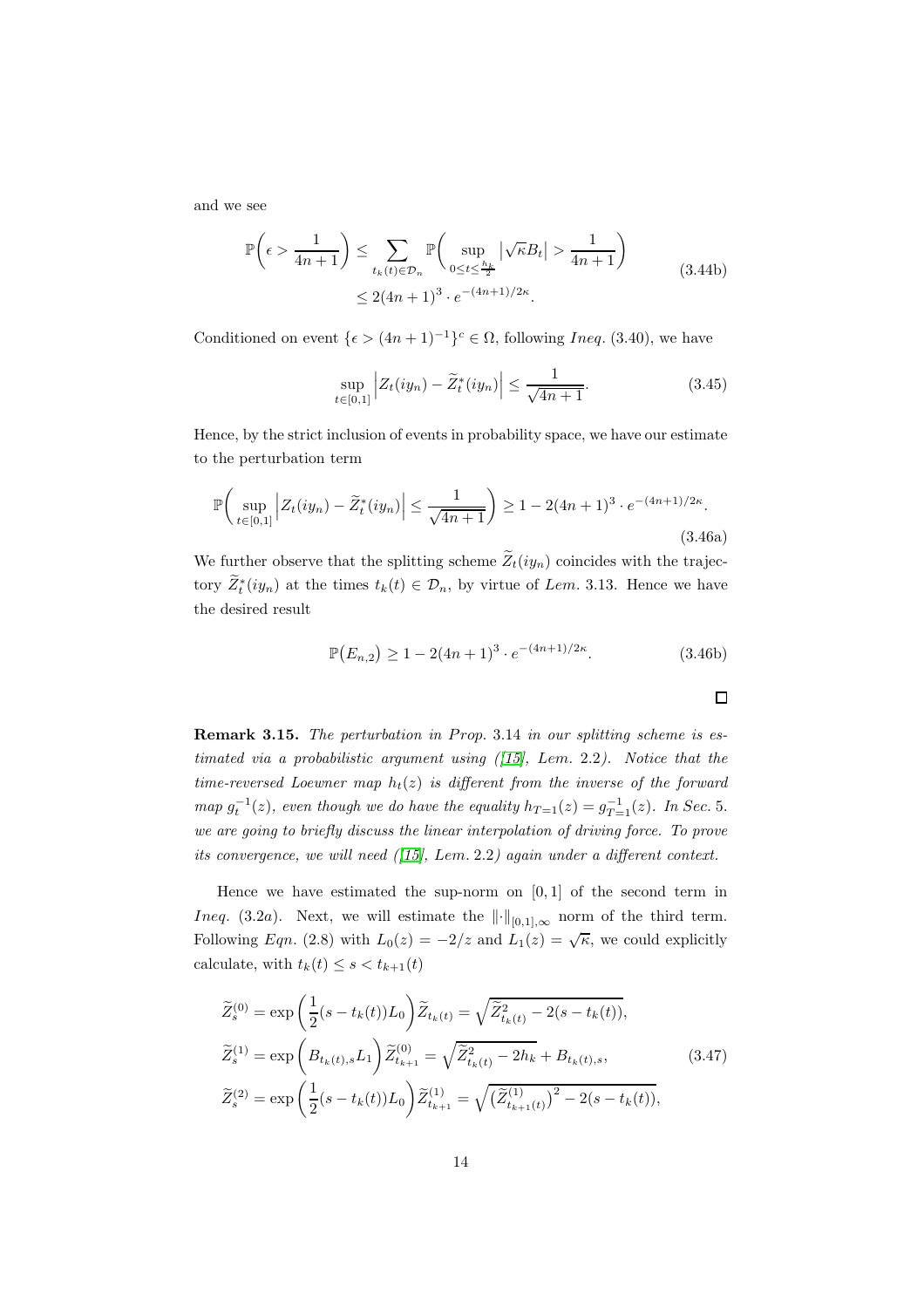which could be written into the form via solving  $Eqn. (2.6)$ 

$$
\widetilde{Z}_{t}(iy_{n}) - \widetilde{Z}_{t_{k}(t)}(iy_{n})
$$
\n
$$
= \frac{1}{2} \int_{t_{k}(t)}^{t} L_{0}(\widetilde{Z}_{s}^{(2)})ds + \int_{t_{k}(t)}^{t} L_{1}(\widetilde{Z}_{s}^{(1)})dB_{s} + \frac{1}{2} \int_{t_{k}(t)}^{t} L_{0}(\widetilde{Z}_{s}^{(0)})ds,
$$
\n
$$
= \int_{t_{k}}^{t} \sqrt{\kappa}dB_{s} - \int_{t_{k}}^{t} \frac{1}{\sqrt{(\widetilde{Z}_{t_{k}})^{2} - 2(s - t_{k})}}ds - \int_{t_{k}}^{t} \frac{1}{\sqrt{(\widetilde{Z}_{t_{k+1}}^{(1)})^{2} - 2(s - t_{k})}}ds,
$$
\n(3.48a)

where  $t_k, t_{k+1}$  abbreviates  $t_k(t), t_{k+1}(t)$  in the above expression, respectively. Solving these integrals, we have

$$
\widetilde{Z}_{t}(iy_{n}) - \widetilde{Z}_{t_{k}(t)}(iy_{n})
$$
\n
$$
= \sqrt{\kappa}B_{t_{k}(t),t} - \frac{2(t - t_{k}(t))}{\sqrt{\widetilde{Z}_{t_{k}(t)}^{2} - 2(t - t_{k}(t))} + \widetilde{Z}_{t_{k}(t)}} - \frac{2(t - t_{k})}{\sqrt{(\sqrt{\widetilde{Z}_{t_{k}}^{2} - 2h_{k} + \sqrt{\kappa}B_{t_{k},t_{k+1}})^{2} - 2(t - t_{k})} + \sqrt{\widetilde{Z}_{t_{k}}^{2} - 2h_{k} + \sqrt{\kappa}B_{t_{k},t_{k+1}}}}
$$
\n(3.48b)

Notice that  $Eqn. (3.48b)$  provides an exact form of the approximated process  $\widetilde{Z}_t$ , which leads us to the following result.

**Proposition 3.16.** Let  $\kappa \neq 8$ . Let us consider the event

$$
E_{n,3} := \left\{ \left\| \widetilde{Z}_t(iy_n) - \widetilde{Z}_{t_k(t)}(iy_n) \right\|_{[0,1],\infty} \le \frac{2}{n^{1/2}} + \frac{1}{n^{1/4}} \right\}.
$$
 (3.49)

Then as long as  $||\mathcal{D}_n|| \leq n^{-1} \wedge (4n+1)^{-3}$ , we have

$$
\mathbb{P}(E_{n,3}) \ge 1 - \frac{1}{n} - 2e^{-\sqrt{n}/2\kappa}.
$$
 (3.50)

*Proof.*By ([\[3\]](#page-24-4), Sec. 6.1), we have two general results  $\text{Im}(z) \leq \text{Im}(\sqrt{z^2 - c})$ and Im(z) = Im(z + c) for all  $z \in \mathbb{H}$  and  $c \in \mathbb{R}$ . Applying this two results to  $Eqn.$  (3.48b), we have

$$
\left| \widetilde{Z}_{t}(iy_{n}) - \widetilde{Z}_{t_{k}(t)}(iy_{n}) \right| \leq \left| \sqrt{\kappa} B_{t_{k}(t),t} \right| + \frac{h_{k}}{\operatorname{Im} \widetilde{Z}_{t_{k}(t)}(iy_{n})} + \frac{h_{k}}{\operatorname{Im} \widetilde{Z}_{t_{k}(t)}(iy_{n})},
$$
  

$$
\leq \left| \sqrt{\kappa} B_{t_{k}(t),t} \right| + \frac{2h_{k}}{y_{n}},
$$
\n(3.51)

wherethe last inequality follows from  $(1, Lem. 4.9)$ , where it is shown that the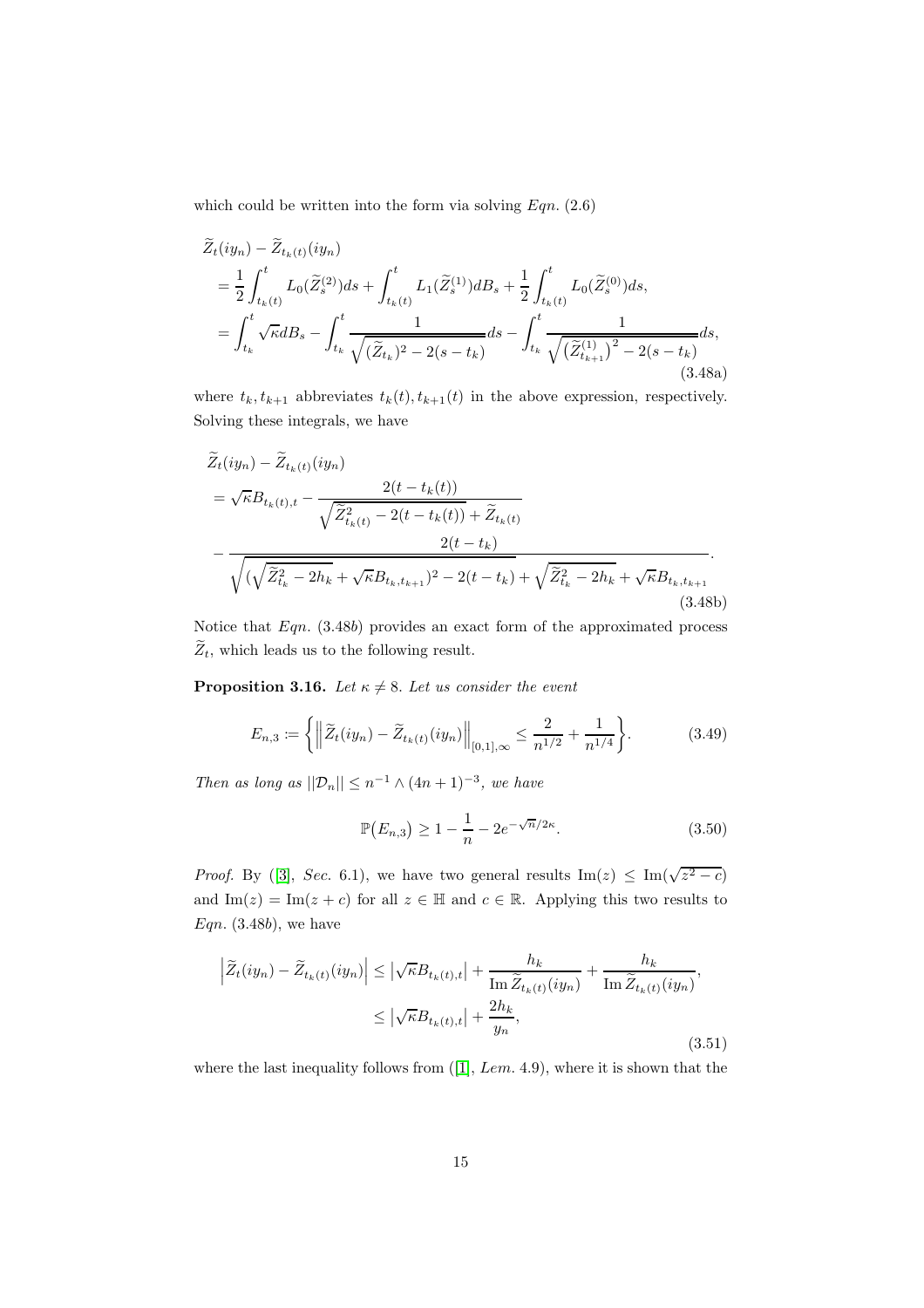map $t \mapsto \text{Im }\widetilde{Z}_t(iy)$  is strictly increasing. Using ([\[9\]](#page-24-9), Cor. 2.2), we obtain that

$$
\mathbb{P}\bigg(\sup_{0\leq t\leq h_k} |\sqrt{\kappa}B_t| \geq \frac{1}{n^{1/4}}\bigg) = 2\mathbb{P}\bigg(S_{h_k} \geq \frac{1}{\sqrt{\kappa} \cdot n^{1/4}}\bigg) \leq 2\sqrt{\frac{2}{\pi}} e^{-\frac{n^{-1/2}}{2h_k \cdot \kappa}}, \quad (3.52)
$$

by reflection principle. Note that we have restricted  $h_k \leq n^{-1} \wedge (4n+1)^{-3}$  for all  $t_k(t) \in \mathcal{D}_n$ . In this regard

$$
\mathbb{P}\bigg(\sup_{t\in[0,1]} \left|\sqrt{\kappa}B_{t_k(t),t}\right| \ge \frac{1}{n^{1/4}}\bigg) \le 2e^{-\sqrt{n}/2\kappa},\tag{3.53}
$$

and

$$
\mathbb{P}(E_{n,3}) \ge 1 - \frac{1}{n} - 2e^{-\sqrt{n}/2\kappa}.
$$
 (3.54)

 $\Box$ 

At this point, we have evaluated the  $\lVert \cdot \rVert_{[0,1],\infty}$  norm w.r.t. all the three terms in Ineq. (3.2a). Therefore, we come to prove the main result.

*Proof.* (of Thm. 3.4) Denote  $E_{n,4} := E_{n,1}^{**}$ . On the event  $E_{n,1} \cap E_{n,2} \cap E_{n,3} \cap E_{n,4}$  $E_{n,4} \subset \Omega$ , we observe from Prop. 3.10, Prop. 3.11, Prop. 3.14, and Prop. 3.16 that

$$
\|\eta(t) - Z_t(iy_n)\|_{[0,1],\infty} \le \frac{1}{n^{(1-\epsilon_0)/4}},
$$
  

$$
\|Z_t(iy_n) - Z_{t_k(t)}(iy_n)\|_{[0,1],\infty} \le \frac{2\phi(\sqrt{n})}{(1-\beta_1)n^{(1-\beta_1)/2}} + \frac{2}{n^{(1-\epsilon_0)/4}},
$$
  

$$
\left\|Z_{t_k(t)}(iy_n) - \tilde{Z}_{t_k(t)}(iy_n)\right\|_{[0,1],\infty} \le \frac{1}{(4n+1)^{1/2}},
$$
  

$$
\left\|\tilde{Z}_{t_k(t)}(iy_n) - \tilde{Z}_t(iy_n)\right\|_{[0,1],\infty} \le \frac{2}{n^{1/2}} + \frac{1}{n^{1/4}},
$$
 (3.55)

given  $||\mathcal{D}_n|| \leq n^{-1} \wedge (4n+1)^{-3}$  and  $\beta_1 \in (0,1)$ . If we define

$$
\varphi_1(n) := \frac{2\phi(\sqrt{n})}{(1-\beta_1)n^{(1-\beta_1)/2}} + \frac{3}{n^{(1-\epsilon_0)/4}} + \frac{1}{(4n+1)^{1/2}} + \frac{2}{n^{1/2}} + \frac{1}{n^{1/4}} \to 0,
$$
  

$$
\varphi_2(n) := \frac{1}{n} + \frac{c_2}{n^2} + \frac{c_4}{n^{c_3/2}} + 2(4n+1)^3 \cdot e^{-(4n+1)/2\kappa} + 2e^{-\sqrt{n}/2\kappa} + 3\epsilon_n \to 0,
$$
(3.56)

as  $n \to \infty$ . Then the following inequality proves our result

$$
\mathbb{P}\bigg(\bigg\|\eta(t) - \widetilde{Z}_t(iy_n)\bigg\|_{[0,1],\infty} \leq \varphi_1(n)\bigg) \geq \mathbb{P}\bigg(E_{n,1} \cap \dots \cap E_{n,4}\bigg) \geq 1 - \varphi_2(n). \tag{3.57}
$$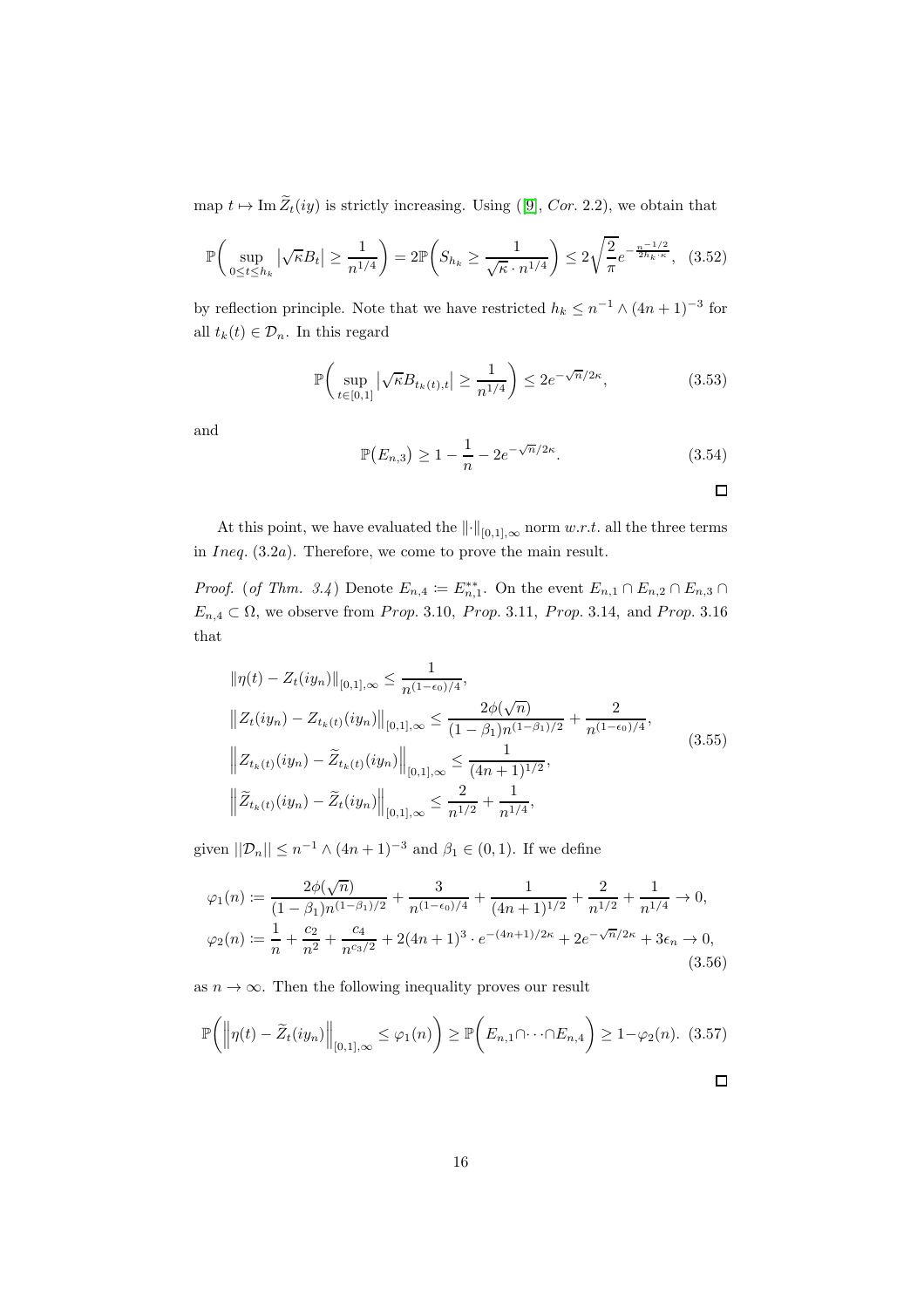Corollary 3.17. For almost all  $\omega \in \Omega$ , we have that

$$
\left\|\eta(t) - \widetilde{Z}_t(iy_n)\right\|_{[0,1],\infty} \to 0, \text{ with } n \to \infty.
$$
 (3.58)

Proof. This corollary immediately follows from the strong convergence in probability in  $Thm. 3.4$ .  $\Box$ 

**Remark 3.18.** From a practical view-point, for a fixed level  $n \in \mathbb{N}$ , in order to achieve better precision one can choose a constant  $\tau > 0$ , called tolerance, to ensure that

$$
\left| \widetilde{Z}_{t_{k+1}} - \widetilde{Z}_{t_k} \right| \leq \tau \tag{3.59}
$$

for each k. To achieve this, we start by computing  $\widetilde{Z}_t$  along a prior uniform partition until  $|\widetilde{Z}_{t_{k+1}} - \widetilde{Z}_{t_k}| > \tau$ . If this event occurs, we reduce the step size  $h_k$  of the  $SLE_{\kappa}$  discretization, that is we insert the mid-point of this interval  $[t_k(t), t_{k+1}]$  into the partition.

Notice that the choice of a refined partition actually depends on  $\omega \in \Omega$  because the evolution  $(\widetilde{Z}_t)_{0 \leq t \leq 1}$  contains Brownian motion.

# $4$   $L^p$  norm convergence under assumptions

Following Ineq.  $(3.2a)$  and Ineq.  $(3.2b)$ , we are going to estimate the  $L^p$  norm to  $(\eta(t) - \tilde{Z}_t(iy_n))$  with  $p \geq 2$ , given some technical assumptions. This approach can be thought of as a variant of the convergence, under the mentioned assumptions. We plan to investigate the proof of these assumptions in future work. Similar to the proof of strong convergence in probability, the first step is to estimate each of the four terms in  $Ineq. (3.55)$  individually.

**Assumption 4.1.** There exists  $p_1 \geq 2$  and  $\epsilon_0 \in (0, 1)$  such that

$$
\sup_{t \in [0,1]} |\eta(t) - Z_t(iy_n)| \le C_1(\omega) \cdot y_n^{1-\epsilon_0},\tag{4.1}
$$

where the constant  $C_1(\omega)$  is almost surely finite as in ([\[3\]](#page-24-4), Lem. 6.7). Moreover, we assume that  $C_1(\omega)$  is  $p_1$ -integrable, i.e.  $C_1(\omega) \in L^{p_1}(\mathbb{P})$ .

**Assumption 4.2.** There exists  $p_2 \geq 2$  and  $\beta_2 \in (0,1)$  such that the  $SLE_{\kappa}$ Loewner chain is generated by a curve when  $\kappa \neq 8$  with the following modulus of continuity

$$
|\eta(t+s) - \eta(t)| \le C_2(\omega) s^{(1-\beta_2)/2}
$$
\n(4.2)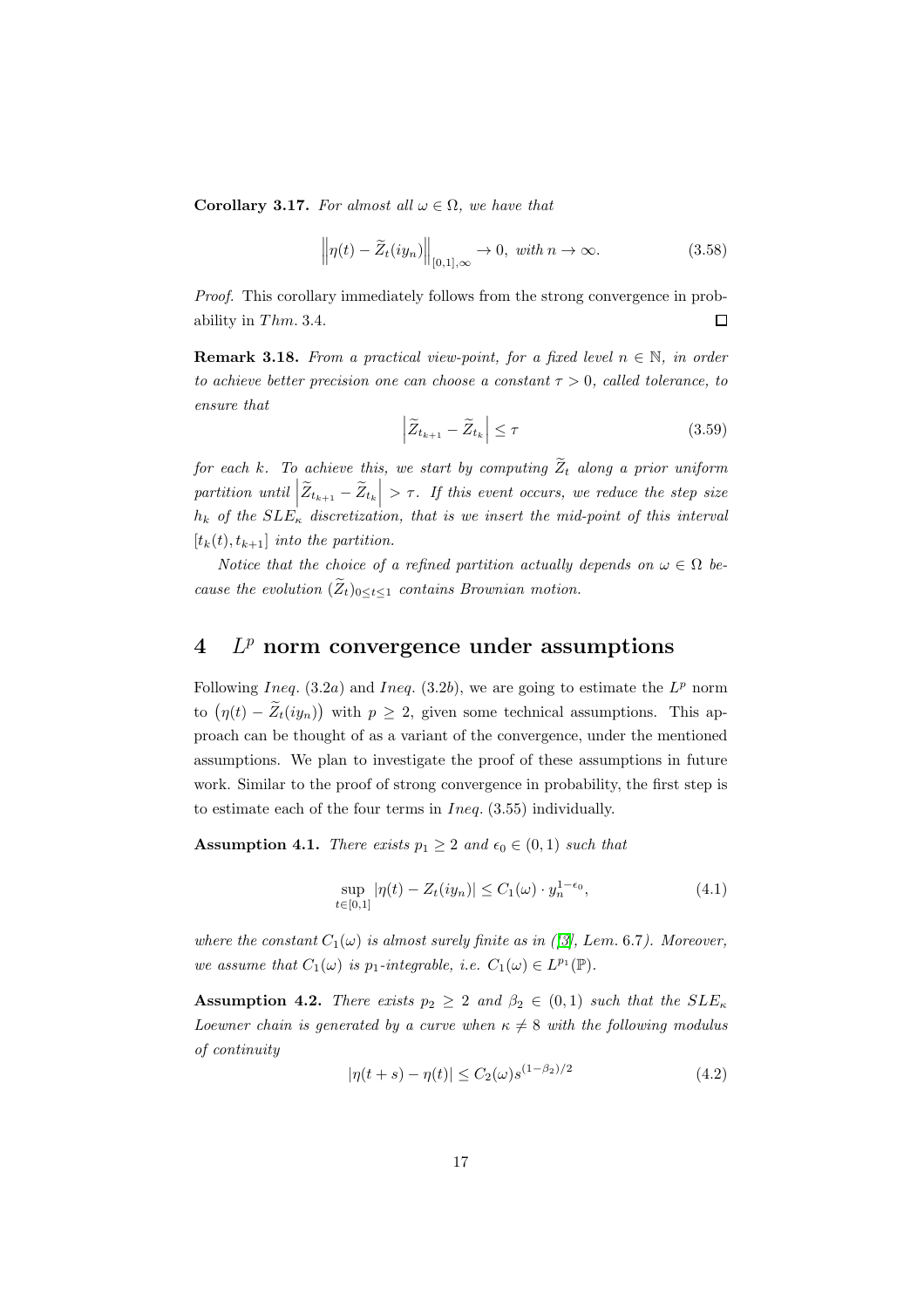where the constant  $C_2(\omega)$  is almost surely finite as in ([\[5\]](#page-24-10), Prop. 4.3). And moreover  $C_2(\omega)$  is  $p_2$ -integrable, i.e.  $C_2(\omega) \in L^{p_2}(\mathbb{P})$ .

Assumption 4.3. The Ninomiya-Victoir Splitting Scheme satisfies the various regularity assumptions, including the ellipticity condition in  $([7], Rmk. 4.1)$  $([7], Rmk. 4.1)$  $([7], Rmk. 4.1)$  and then admits the inequality

$$
\mathbb{E}\bigg[\sup_{t\in[0,1]}\Big|Z_t(iy_n)-\widetilde{Z}_t(iy_n)\Big|^p\bigg]\leq\frac{c_6}{n^p},\tag{4.3}
$$

for some constant  $c_6 > 0$ , and for all  $p \geq 2$ .

If these assumptions hold as expected, we could take a crucial step near the idea of  $L^p$  convergence of our splitting scheme. In this section, we choose  $p \coloneqq p_1 \land p_2 \geq 2$ . We have the following propositions.

**Proposition 4.4.** Admitting Asmp. 4.1 with  $||\mathcal{D}_n|| \leq n^{-1} \wedge (4n+1)^{-3}$  where  $||\mathcal{D}_n||$  is refined partition, then there exists a decreasing function  $\psi_1 : \mathbb{R}_+ \to \mathbb{R}_+$ such that  $\psi_1(n) \to 0$  as  $n \to \infty$ , and

$$
\mathbb{E}\bigg[\int_0^1 |\eta(t) - Z_t(iy_n)|^p dt\bigg] \leq \psi_1(n). \tag{4.4}
$$

*Proof.*By ([\[3\]](#page-24-4), Lem. 6.7), there exists  $\epsilon_0 \in (0, 1)$  such that almost surely

$$
\sup_{t \in [0,1]} |\eta(t) - Z_t(iy_n)| \le C_1(\omega) \cdot y_n^{1-\epsilon_0}.
$$
\n(4.5)

It is clear then

$$
\mathbb{E}\left[\int_0^1 |\eta(t) - Z_t(iy_n)|^p dt\right] \le \mathbb{E}\left[\|\eta(t) - Z_t(iy_n)\|_{[0,1],\infty}^p\right]
$$
  

$$
\le \mathbb{E}\left[C_1(\omega)^p\right] \cdot \frac{1}{n^{(1-\epsilon_0)p/2}} \coloneqq \psi_1(n) \stackrel{n \to \infty}{\longrightarrow} 0.
$$
 (4.6)

 $\Box$ 

**Proposition 4.5.** Admitting Asmp. 4.2 with  $||\mathcal{D}_n|| \leq n^{-1} \wedge (4n+1)^{-3}$ , there exists a decreasing function  $\psi_2 : \mathbb{R}_+ \to \mathbb{R}_+$  such that  $\psi_2(n) \to 0$  as  $n \to \infty$ , and

$$
\mathbb{E}\bigg[\int_0^1 \big|Z_t(iy_n) - Z_{t_k(t)}(iy_n)\big|^p dt\bigg] \leq \psi_2(n). \tag{4.7}
$$

*Proof.* ([\[5\]](#page-24-10),*Prop.* 3.8) and ([5], *Prop.* 4.3) imply that there exists  $\beta_2 \in (0,1)$ such that

$$
\sup_{t \in [0,1]} |\eta(t) - \eta(t_k(t))| \le C_2(\omega) \cdot \frac{1}{n^{(1-\beta_2)/2}}.\tag{4.8}
$$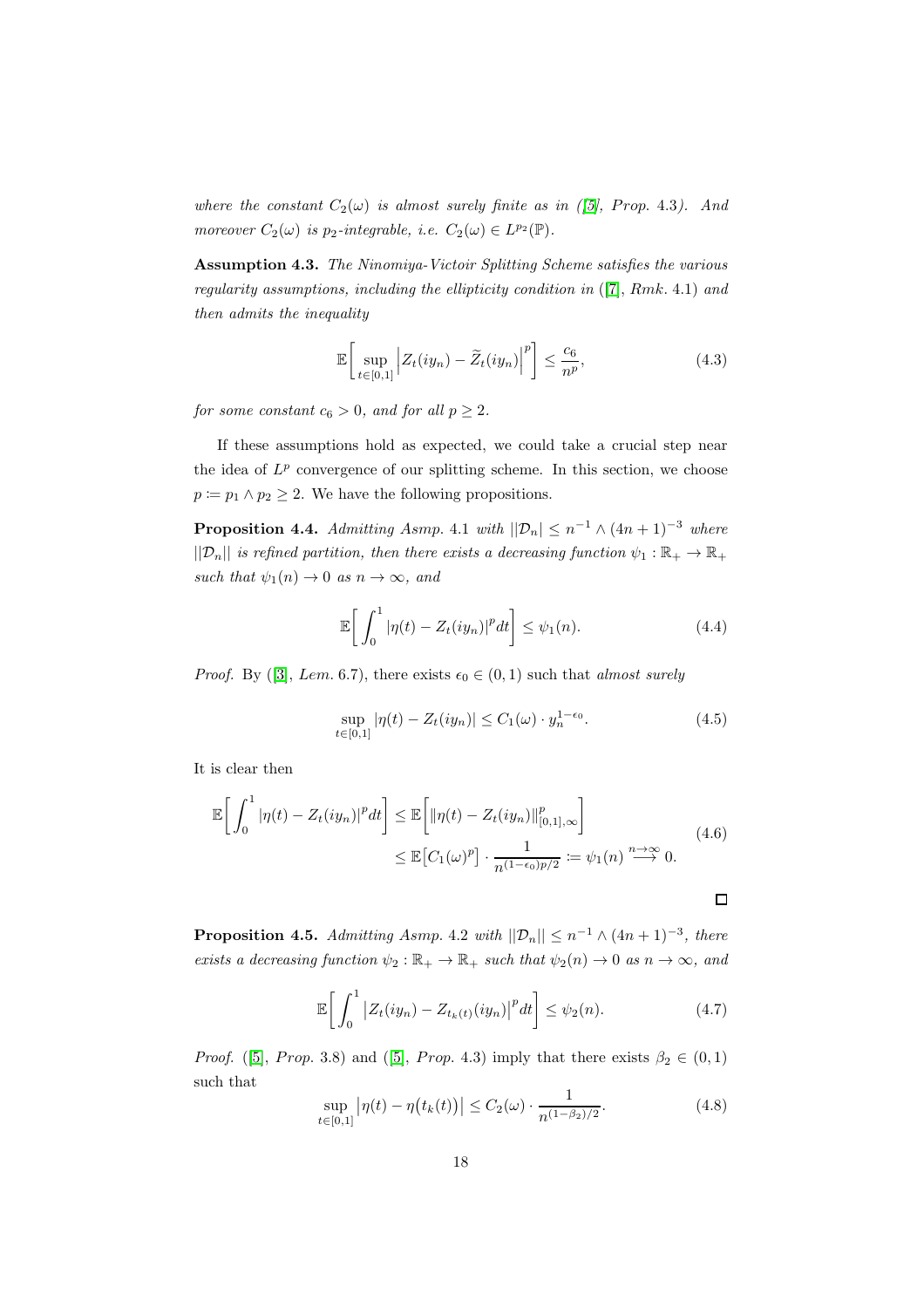By  $Prop. 4.4$ , it follows that

$$
\sup_{t \in [0,1]} |Z_t(iy_n) - Z_{t_k(t)}(iy_n)| \le \frac{2C_1(\omega)}{n^{(1-\epsilon_0)/2}} + \frac{C_2(\omega)}{n^{(1-\beta_2)/2}}.\tag{4.9}
$$

It is clear then

$$
\mathbb{E}\bigg[\int_0^1 \left| Z_t(iy_n) - Z_{t_k(t)}(iy_n) \right|^p dt \bigg] \leq \mathbb{E}\bigg[\big\| Z_t(iy_n) - Z_{t_k(t)}(iy_n) \big\|_{[0,1],\infty}^p \bigg] \leq \mathbb{E}\big[C_1(\omega)^p\big] \cdot \frac{2^{2p-1}}{n^{(1-\epsilon_0)p/2}} + \mathbb{E}\big[C_2(\omega)^p\big] \cdot \frac{2^{p-1}}{n^{(1-\beta_2)p/2}} \coloneqq \psi_2(n) \stackrel{n \to \infty}{\longrightarrow} 0. \tag{4.10}
$$

**Proposition 4.6.** Admitting Asmp. 4.3 with  $||\mathcal{D}_n|| \leq n^{-1} \wedge (4n+1)^{-3}$ , it is immediate that

$$
\mathbb{E}\bigg[\sup_{t\in[0,1]}\Big|Z_{t_k(t)}(iy_n)-\widetilde{Z}_{t_k(t)}(iy_n)\Big|^p\bigg]\leq \frac{c_6}{n^p}.\tag{4.11}
$$

If we denote  $\psi_3(n) := c_6/n^p$ , then

$$
\mathbb{E}\bigg[\int_0^1 \bigg| Z_{t_k(t)}(iy_n) - \widetilde{Z}_{t_k(t)}(iy_n) \bigg|^p dt \bigg] \leq \psi_3(n) \stackrel{n \to \infty}{\longrightarrow} 0. \tag{4.12}
$$

Proof. The proposition follows from Eqn. (4.3).

To give an estimate to the last term in  $Ineq. (3.55)$ , we quote the known interpolation inequality from([\[8\]](#page-24-12), Sec. 6.5) for Lebesgue spaces and another inequality w.r.t. supremum Brownian motion.

**Lemma 4.7.** For all  $1 < p < r < q$ , suppose  $f \in L^p \cap L^q$ . Then  $f \in L^r$  with

$$
||f||_{r} \le (||f||_{p})^{(1/r - 1/q)/(1/p - 1/q)} (||f||_{q})^{(1/r - 1/q)/(1/p - 1/q)}.
$$
 (4.13)

**Lemma 4.8.** For all  $m \in \mathbb{N}$ , we have

$$
\mathbb{E}\left[\sup_{s\in[0,t]}|B_s|^{2m}\right] = \pi^{-\frac{1}{2}}\Gamma\left(\frac{1}{2}+m\right)2^m \cdot t^m,\tag{4.14}
$$

where  $B_t$  is a standard one-dimensional Brownian motion.

*Proof.* The proof follows if we revisit the supremum Brownian motion  $S_t$  $\sup_{0 \le s \le t} B_s$  $\sup_{0 \le s \le t} B_s$  $\sup_{0 \le s \le t} B_s$  from ([\[9\]](#page-24-9), *Cor.* 2.2), by computing all even order moments.  $\Box$ 

**Proposition 4.9.** With  $||\mathcal{D}_n|| \leq n^{-1} \wedge (4n+1)^{-3}$ , there exists a decreasing

$$
\overline{}
$$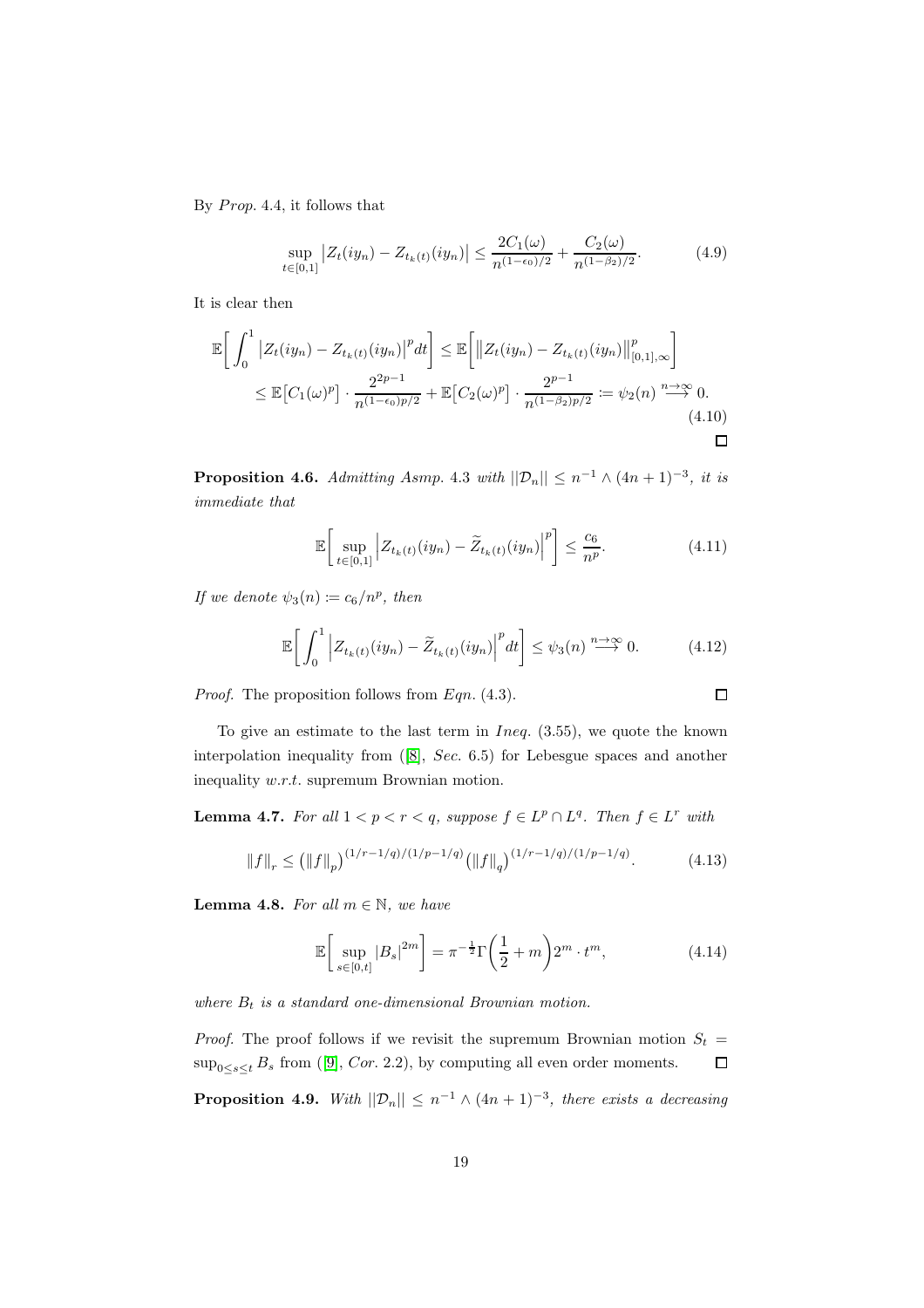function  $\psi_4 : \mathbb{R}_+ \to \mathbb{R}_+$  such that  $\psi_4(n) \to 0$  with  $n \to \infty$ , and

$$
\mathbb{E}\bigg[\int_0^1 \left|\widetilde{Z}_{t_k(t)}(iy_n) - \widetilde{Z}_t(iy_n)\right|^p dt\bigg] \leq \psi_4(n). \tag{4.15}
$$

*Proof.* By Prop. 3.14 and Ineq.  $(3.51)$ , we know almost surely that

$$
\left|\widetilde{Z}_{t_k(t)}(iy_n) - \widetilde{Z}_t(iy_n)\right|^p \le 2\left|\sqrt{\kappa}B_{t_k(t),t}\right|^p + \frac{2^{p+1}}{n^{p/2}}.\tag{4.16}
$$

Since  $p \ge 2$ , there exists  $\{m, m+1\} \subset \mathbb{N}$  so that  $2m \le p < 2(m+1)$ . Remember that  $t - t_k(t) \leq h_k \leq n^{-1}$ . Then, by Lem. 4.8

$$
\mathbb{E}\left[\sup_{t\in[0,1]}|\sqrt{\kappa}B_{t_k(t),t}|^{2m}\right] \leq \frac{2^m\kappa^m\Gamma(\frac{1}{2}+m)}{\pi^{\frac{1}{2}}\cdot n^m},
$$
\n
$$
\mathbb{E}\left[\sup_{t\in[0,1]}|\sqrt{\kappa}B_{t_k(t),t}|^{2m+2}\right] \leq \frac{2^{m+1}\kappa^{m+1}\Gamma(\frac{3}{2}+m)}{\pi^{\frac{1}{2}}\cdot n^{m+1}}.
$$
\n(4.17)

By Lem. 4.7, we use the interpolation inequality in Lebesgue spaces and have

$$
\mathbb{E}\left[\sup_{t\in[0,1]} |\sqrt{\kappa}B_{t_k(t),t}|^p\right] \n\leq \mathbb{E}\left[\sup_{t\in[0,1]} |\sqrt{\kappa}B_{t_k(t),t}|^{2m}\right]^{m+1-\frac{p}{2}} \mathbb{E}\left[\sup_{t\in[0,1]} |\sqrt{\kappa}B_{t_k(t),t}|^{2m+2}\right]^{(m+1-\frac{p}{2})\cdot\frac{m}{m+1}} \n\leq \frac{c_7}{n^{m(m+1-\frac{p}{2})}} := \psi_4(n)^{\frac{n\to\infty}{2}} 0,
$$
\n(4.18)

where  $c_7 > 0$  is a constant depending only on  $p \geq 2$ .

We have, at this point, estimated the  $L^p$  norm  $w.r.t.$  the four terms in Ineq. (3.55) under several assumptions. Combining them together, under the specified assumptions, we obtain the following result.

**Theorem 4.10.** Admitting Asmp. 4.1, 4.2, and 4.3, together with  $||\mathcal{D}_n|| \le$  $n^{-1} \wedge (4n+1)^{-3}$ , there exists a decreasing function  $\psi : \mathbb{R}_+ \to \mathbb{R}_+$  such that  $\psi(n) \to 0$  as  $n \to \infty$ , and

$$
\mathbb{E}\bigg[\int_0^1 \bigg|\eta(t) - \widetilde{Z}_t(iy_n)\bigg|^p\bigg] \leq \psi(n). \tag{4.19}
$$

*Proof.* Define  $\psi := \psi_1 + \psi_2 + \psi_3 + \psi_4$ , then the result follows.

 $\Box$ 

 $\Box$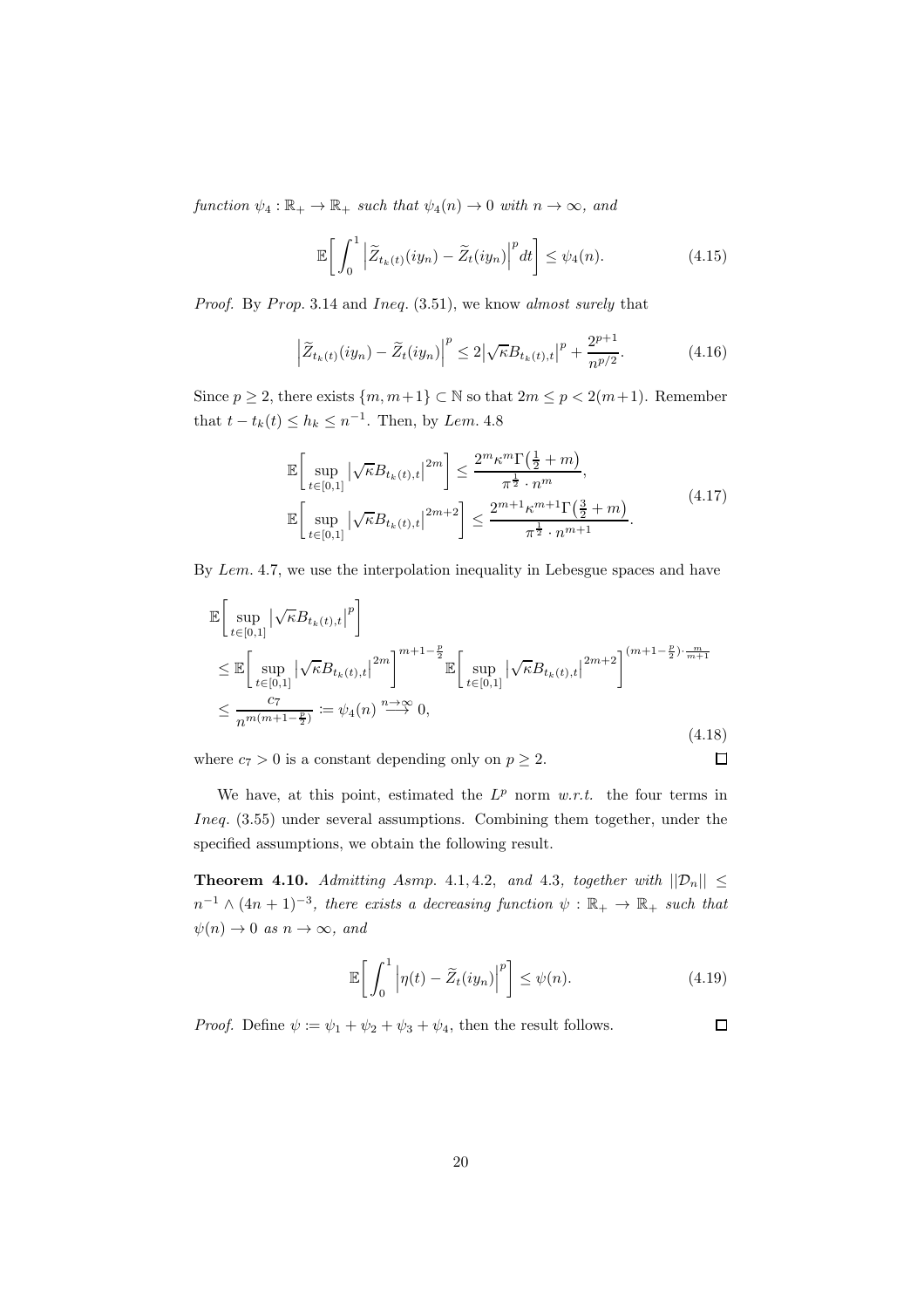### 5 Linear interpolation of the driving force

In this last section we study the approximation obtained from the piece-wise linear interpolation of the Brownian driving force. This method is independent from the study of the splitting scheme in the first part of the paper. Let us briefly discuss that idea to simulate the driving force  $\lambda(t)$  and its corresponding hull  $K_t$ , for all  $t \in [0, T]$ . The interpolation algorithm is based on the following observations. Fix  $s > 0$ , let  $(\widetilde{g}_t)_{0 \leq t \leq T}$  be the Loewner chain driven by the continuous driving force  $\tilde{\lambda}(t) = \lambda(s+t)$ , with  $0 \le t \le T-s$ . Using the format of the forward Loewner Differential equation, we have that

$$
\partial_t g_{s+t} \circ g_s^{-1}(z) = \frac{2}{g_{s+t} \circ g_s^{-1}(z) - \lambda(s+t)} = \frac{2}{g_{s+t} \circ g_s^{-1}(z) - \tilde{\lambda}(t)},\tag{5.1}
$$

and  $g_s \circ g_s^{-1}(z) = z$  with  $z \in \mathbb{H} \backslash K_s$ . The uniqueness property of Loewner chains implies that  $\widetilde{g}_t(z) = g_{s+t} \circ g_s^{-1}(z)$ . We denote  $K_t$  to be the hull associated with the Loewner chain  $\tilde{g}_t$ , indeed

$$
\mathbb{H} \cap g_s(K_{s+t}) = \widetilde{K}_t \text{ and } K_{s+t} = K_s \cup g_s^{-1}(\widetilde{K}_t). \tag{5.2}
$$

Hence, computing  $K_s$ ,  $g_s^{-1}$  and  $K_t$  would enable us to compute  $K_{s+t}$ .

In order to implement the linear-interpolation of the Brownian driving force, we consider the following driving force that linearly interpolates  $\lambda_t = B_t$ .

$$
\lambda_{linear}^n(t) := n\big(\lambda(t_{k+1}) - \lambda(t_k)\big)(t - t_k) + \lambda(t_k) \text{ on } [t_k, t_{k+1}],\tag{5.3}
$$

In [\[11\]](#page-24-5) there was previously considered the case of square-root interpolation of the Brownian driving force

$$
\lambda_{square-root}^n(t) := \sqrt{n} \big(\lambda(t_{k+1}) - \lambda(t_k)\big) \sqrt{t - t_k} + \lambda(t_k) \text{ on } [t_k, t_{k+1}],\tag{5.4}
$$

in order to approximate the SLE traces. These methods are based on the fact that for driers of the form  $c\sqrt{t} + d$  for  $c, d \in \mathbb{R}$  and  $ct$  for  $c \in \mathbb{R}$  the Loewner maps and curves can be explicitly computed (see [\[10\]](#page-24-7)). We refer the reader to [\[11\]](#page-24-5) for more details.

**Definition 5.1.** As before,  $\mathcal{D}_n \coloneqq \{t_0 = 0, t_1, \ldots, t_n = 1\}$  will denote a uniform partition on the time interval [0, 1].

**Definition 5.2.** Given the Brownian sample paths  $B(\omega): [0,1] \to \mathbb{R}$ , we write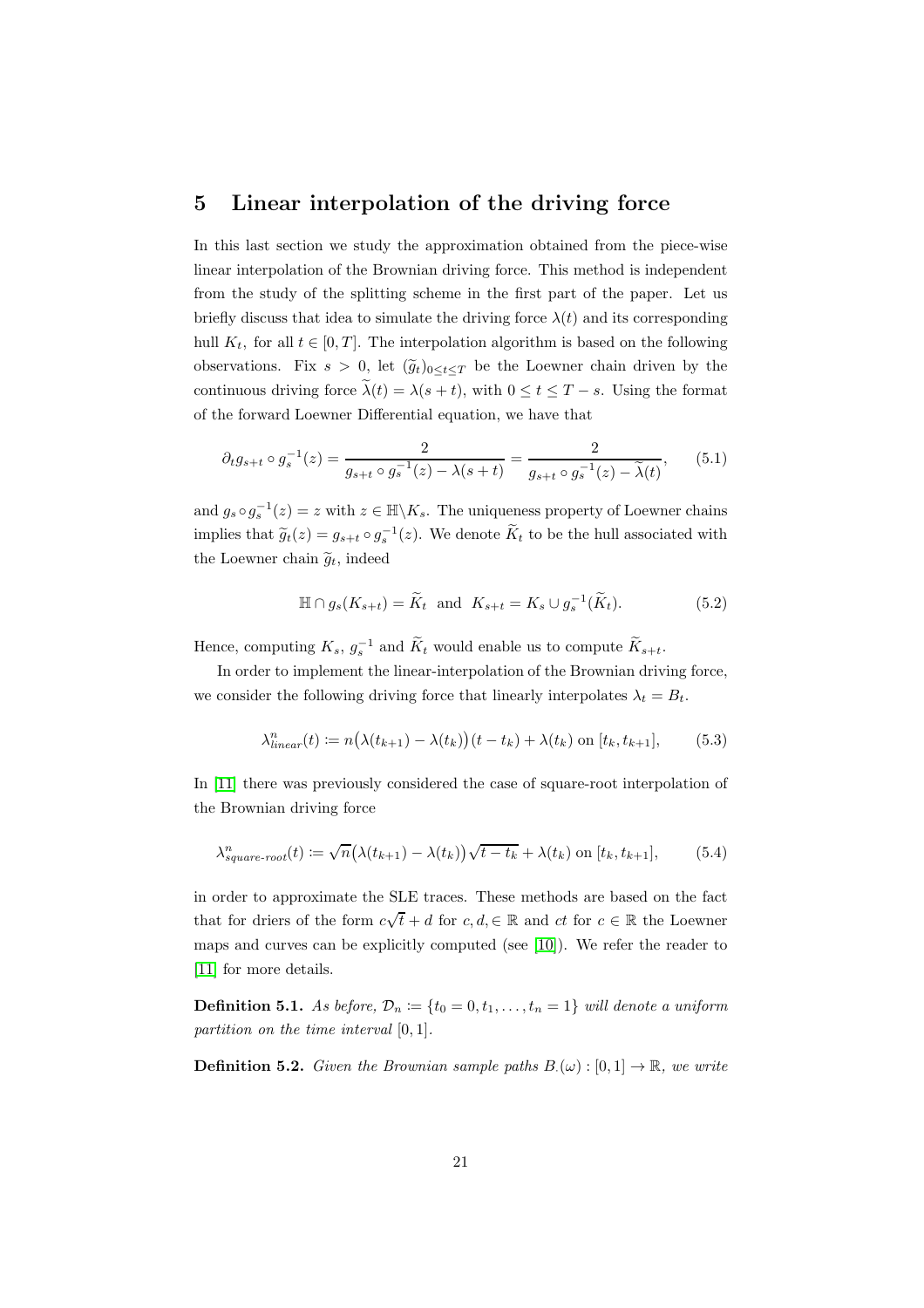our linear interpolation in the following form

$$
\lambda^{n}(t) := n\left(\sqrt{\kappa}B_{t_{k+1}} - \sqrt{\kappa}B_{t_{k}(t)}\right)(t - t_{k}(t)) + \sqrt{\kappa}B_{t_{k}(t)} \text{ on } [t_{k}(t), t_{k+1}]. \tag{5.5}
$$

Definition 5.3. Following the convention in Sec. 2. and Sec. 3. we use the notation  $\gamma : [0,1] \to \mathbb{H} \cup {\{\sqrt{\kappa}B_1\}}$  for the forward Loewner curve generated by the forward Loewner chain  $(g_t)_{t\in[0,1]}$  with driving force  $\sqrt{\kappa}B_t$ . We further let  $\gamma^n : [0,1] \to \mathbb{H} \cup {\{\sqrt{\kappa}B_1\}}$  to denote the forward Loewner curve generated by the forward Loewner chain  $(g_t^n)_{t \in [0,1]}$ , driven by the piecewise-linear force  $\lambda^n(t)$ .

Remark 5.4. Notice that in this section we will interpolate the forward Loewner chain and hence simulate the forward Loewner curve  $\gamma(t)$ , whereas we have simulated the backward Loewner curve  $\eta(t)$  via Ninomiya-Victoir Scheme in Sec. 2.

**Definition 5.5.** With  $(g_t^n)_{t \in [0,1]}$  the Loewner chain corresponding to  $\lambda^n(t)$ , Let  $f_t^n : \mathbb{H} \to \mathbb{H} \setminus \gamma^n([0, t])$  be the inverse map of  $g_t^n(z)$  and denote  $\widehat{f}_t^n(z) :=$  $f_t^n(z + \lambda^n(t))$ . Choose  $G_k^n := (\widehat{f}_{t_k(t)}^n)^{-1} \circ \widehat{f}_{t_{k+1}}^n$ . Then

$$
\hat{f}_{t_k(t)}^n = G_0^n \circ G_1^n \circ \cdots \circ G_{k-1}^n.
$$
\n(5.6)

**Definition 5.6.** Choose  $\gamma_t^n(s) := g_t^n(\gamma^n(t+s))$  with  $s \in [0, 1-t]$ , for all  $t \in [0, 1].$ 

**Lemma 5.7.** Consider the event  $F_{n,1} \coloneqq E'_{n,1}$  and  $F_{n,2} \coloneqq E''_{n,1}$  as in Eqn. (3.3) and in Eqn.  $(3.5)$ . Then we have

$$
\mathbb{P}(F_{n,1}) \ge 1 - \frac{c_2}{n^2} \quad and \quad \mathbb{P}(F_{n,2}) \ge 1 - \frac{c_4}{n^{c_3/2}},\tag{5.7}
$$

where  $c_2, c_3, c_4 > 0$  are constants depending only on  $\kappa \neq 8$ .

**Theorem 5.8.** Let  $\gamma$  be the  $SLE_{\kappa}$  trace and let  $\gamma^{n}$  be the trace obtained by the linear interpolation of the Brownian driving force. There exist  $c_6, c_7 > 0$ depending only on  $\kappa \neq 8$  such that if we consider the event

$$
F_n := \left\{ \left\| \gamma - \gamma^n \right\|_{[0,1],\infty} \le \frac{c_6 (\log n)^{c_7}}{n^{(1 - \sqrt{(1+\beta_1)/2})/2}} \right\}.
$$
 (5.8)

Then we have  $\mathbb{P}(F_n) \ge 1 - c_2 \cdot n^{-2} - c_3 \cdot n^{-c_4/2}$ .

This theorem is our main result in the context of linearly interpolating Brownian driving force. We will not give a detailed proof here because the proof is similar to the known result of square-root interpolation obtained in ([\[11\]](#page-24-5),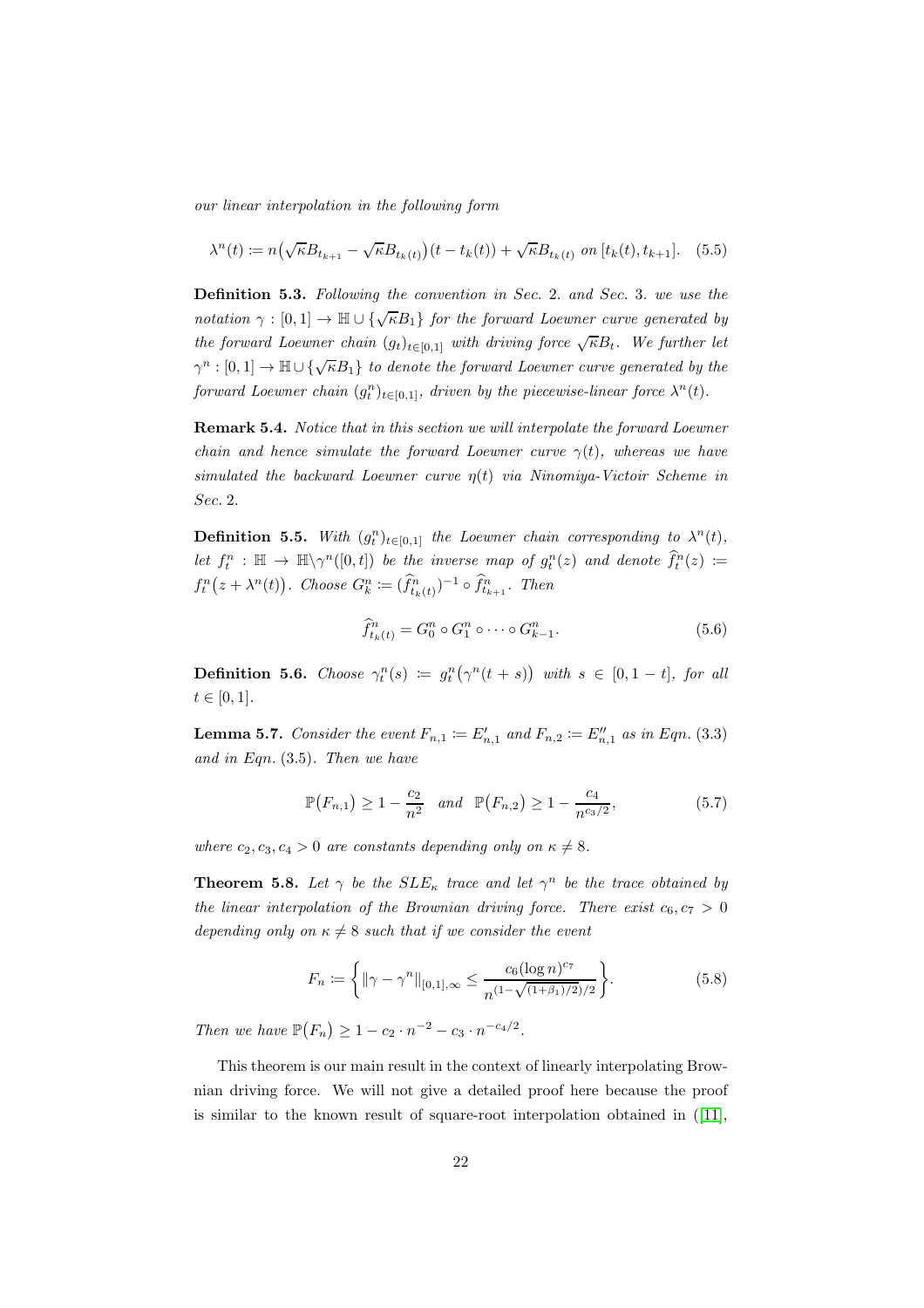Sec. 2.). Instead, we outline the ideas to estimate the convergence in probability of the linear interpolation method.

On the event  $F_{n,1} \cap F_{n,1}$ , we want to give a uniform bound to  $|\gamma(t) - \gamma^n(t)|$ with  $t \in [0, 1]$ . In fact, for all  $t_k(t) \in \mathcal{D}_n$ , we write

$$
|\gamma(r+t_k) - \gamma^n(r+t_k)| \le |\gamma(r+t_k) - \gamma(s+t_k)| + |\hat{f}_{t_k}(z) - \hat{f}_{t_k}^n(w)|
$$
  
\n
$$
\le |\gamma(r+t_k) - \gamma(s+t_k)| + |\hat{f}_{t_k}(z) - \hat{f}_{t_k}(w)| + |\hat{f}_{t_k}(w) - \hat{f}_{t_k}^n(w)|,
$$
\n(5.9)

where  $t_k$  abbreviates  $t_k(t)$  and  $w := \gamma_k^n(r)$ , r is arbitrarily fixed in  $[\frac{1}{n}, \frac{2}{n}]$  and  $z := \gamma_k(s)$  is chosen to be the highest point in the arc  $\gamma_k([0, \frac{2}{n}])$ . The first term in Ineq. (5.9) is bounded by the uniform continuity of  $\gamma(t)$  on the event  $F_{n,1}$ .

The estimate of the second term in  $Ineq. (5.9)$  is comparing the images of nearby points in H very close to the real and the imaginary axis, under a conformal map. To proceed our discussion, we introduce, for any subpower function  $\phi : \mathbb{R}_+ \to \mathbb{R}_+$ , constant  $c > 0$ , and integer  $n \in \mathbb{N}_+$  that

$$
A_{n,c,\phi} := \left\{ x + iy \in \mathbb{H}; \ |x| \le \frac{\phi(n)}{\sqrt{n}} \text{ and } \frac{1}{\sqrt{n}\phi(n)} \le y \le \frac{c}{\sqrt{n}} \right\},\tag{5.10}
$$

which is a box near the origin in the upper half-plane. The reason we introduce this extra object is that the images of nearby points in  $A_{n,c,\phi}$  will also be close to each other under certain conformal maps, in the sense of the following lemmas.

**Lemma 5.9.** ([\[11\]](#page-24-5), Lem. 2.6) There exist constants  $\alpha > 0$ , and  $c' > 0$ , depending only on  $c > 0$  in the definition of the box  $A_{n,c,\phi}$ , such that for all  $z_1, z_2 \in A_{n,c,\phi}$  and conformal map  $f : \mathbb{H} \to \mathbb{C}$ , we have

$$
|f'(z_1)| \le c'\phi(n)^\alpha \cdot |f'(i\operatorname{Im} z_1)|,
$$
  

$$
d_{\mathbb{H}, hyp}(z_1, z_2) \le c'\log\phi(n) + c',
$$
\n
$$
(5.11)
$$

where  $d_{\mathbb{H},hyp}(z_1, z_2)$  denotes the hyperbolic distance between  $z_1$  and  $z_2$  in  $\mathbb{H}$ .

**Lemma 5.10.** ([\[16\]](#page-24-13), Cor. 1.5) Suppose  $f : \mathbb{H} \to \mathbb{C}$  is a conformal map, then for all  $z_1, z_2 \in \mathbb{H}$ , we have

$$
|f(z_1) - f(z_2)| \le 2|(\operatorname{Im} z_1)f'(z_1)| \cdot \exp(4d_{\mathbb{H}, hyp}(z_1, z_2)). \tag{5.12}
$$

Therefore, it is natural that we want to show  $\{z, w\} \in A_{n,c,\phi}$  with proper parameters. Indeed, this is the case in the square-root interpolation([\[11\]](#page-24-5),  $Lem. 3.3$ ). The only non-trivial remark is the following.

**Remark 5.11.** In the linear interpolation, from  $(10)$ , Sec. 3.) we know that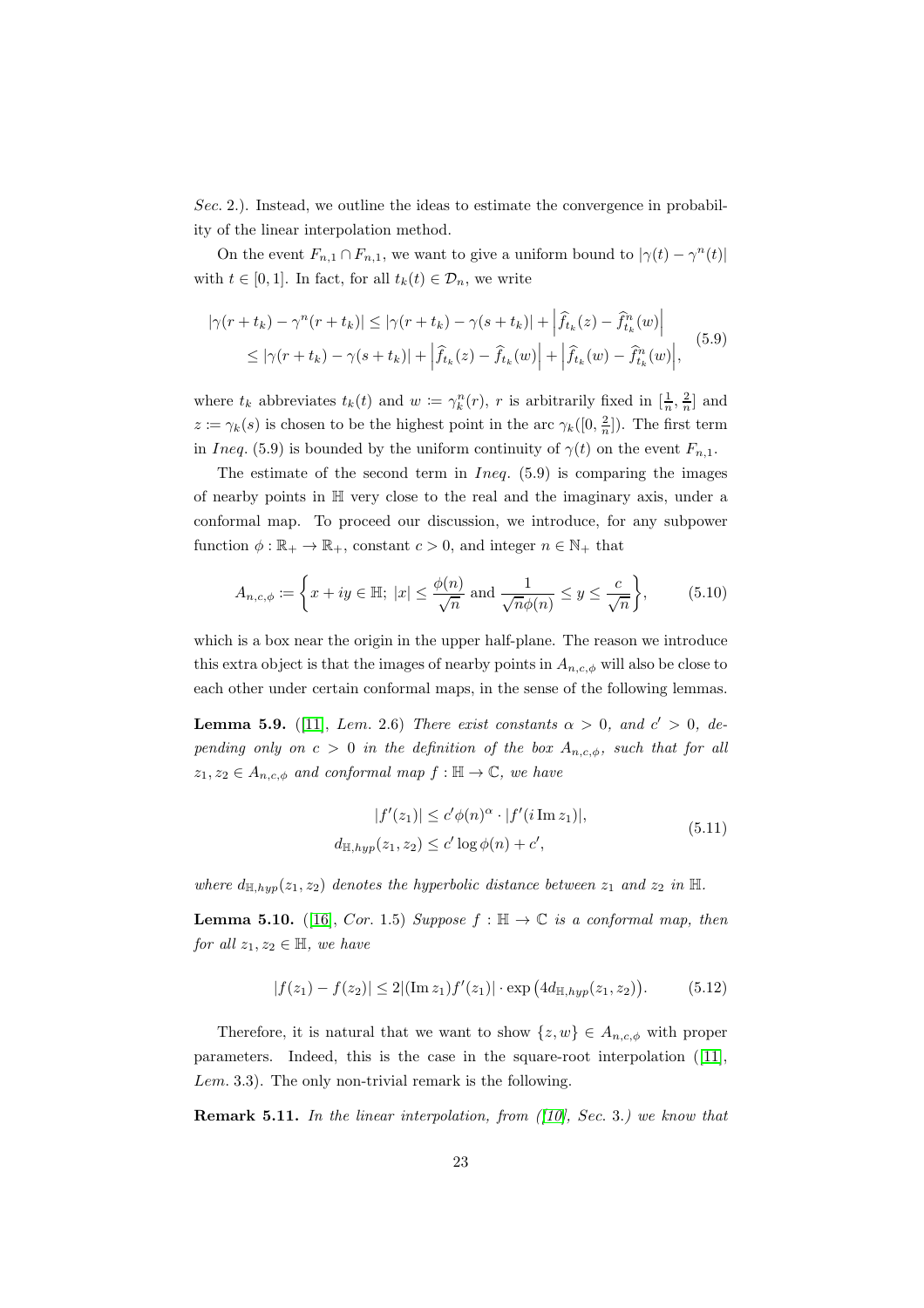for a typical linear force  $\lambda(t) = t$  on the time interval  $[0, \infty)$ , the Loewner curve admits the form

$$
t \mapsto 2 - 2\rho_t \cot \rho_t + 2i\rho_t, \tag{5.13}
$$

where  $\rho_t$  increases monotonously from  $\rho_0 = 0$  to  $\rho_\infty = \pi$ . Indeed, the Loewner curve of a general linear force  $t \mapsto at + b$  requires some change of constant parameters depending on  $a, b \in \mathbb{R}$ , possibly with change in signs. Hence, we know the arc  $\gamma_k^n : [0, \frac{1}{n}] \to \mathbb{H} \cup \{0\}$  corresponding to the piecewise-linear force  $\lambda^{n}(t_{k}(t) + t) - \lambda^{n}(t_{k}(t))$  with  $t \in [0, \frac{1}{n}]$  has an image which vertically stretches monotonically upward and horizontally either leftward or rightward. Hence, the images  $\gamma_k^n([0, \frac{1}{n}])$  attains its maximal height at its tip  $\gamma_k^n(\frac{1}{n})$ , which justifies our choice of  $z = \gamma_k(s)$ .

In this regard we could use Lem. 5.9 and Lem. 5.10 to give an upper bound to the second term in  $Ineq. (5.5)$ .

Now, let us turn our attention to the third term in Ineq. (5.9). This is actually a perturbation term: we need to measure the difference of one point in  $\mathbb H$  under two conformal maps. In order to estimate the third term in Ineq. (5.9), we use the following result.

**Lemma 5.12.** ([\[15\]](#page-24-8), Lem. 2.2) Let  $0 < T < \infty$ . Suppose  $f_t^{(1)}$  and  $f_t^{(2)}$  are the inverse map to the forward Loewner chain satisfying Eqn. (2.1) with driving force  $W_t^{(1)}$  and  $W_t^{(2)}$ , respectively. Define  $\epsilon := \sup$  $s \in [0,T]$  $\left|W_s^{(1)}-W_s^{(2)}\right|$ . Then if  $u = x + iy \in \mathbb{H}$ , we have

$$
\left|f_T^{(1)} - f_T^{(2)}\right| \le \epsilon \exp\left\{\frac{1}{2} \left[ \log \frac{I_{T,y} \left| \partial_z f_T^{(1)}(u) \right|}{y} \log \frac{I_{T,y} \left| \partial_z f_T^{(2)}(u) \right|}{y} \right]^{\frac{1}{2}} + \log \log \frac{I_{T,y}}{y} \right\},\tag{5.14}
$$
  
where  $I_{T,y} := \sqrt{4T + y^2}$ .

Applying Lem. 5.12 to estimate the third term in Ineq. (5.9), combining the estimate to the first and the second terms, on the event  $F_{n,1} \cap F_{n,2}$ , we see that

$$
\sup_{t \in [0,1]} |\gamma(t) - \gamma^{n}(t)| \le \frac{c_6 (\log n)^{c_7}}{n^{(1 - \sqrt{(1 + \beta_1)/2})/2}},\tag{5.15}
$$

for  $\beta_1 \in (0,1)$ . By definition of the event  $F_n \in \Omega$ , we know  $F_{n,1} \cap F_{n,2} \subset$  $F_n$ . Moreover using the probability bounds on the events  $F_{n,1}$  and  $F_{n,2}$  in *Ineq.*  $(5.7)$ , we obtain *Thm.* 5.8.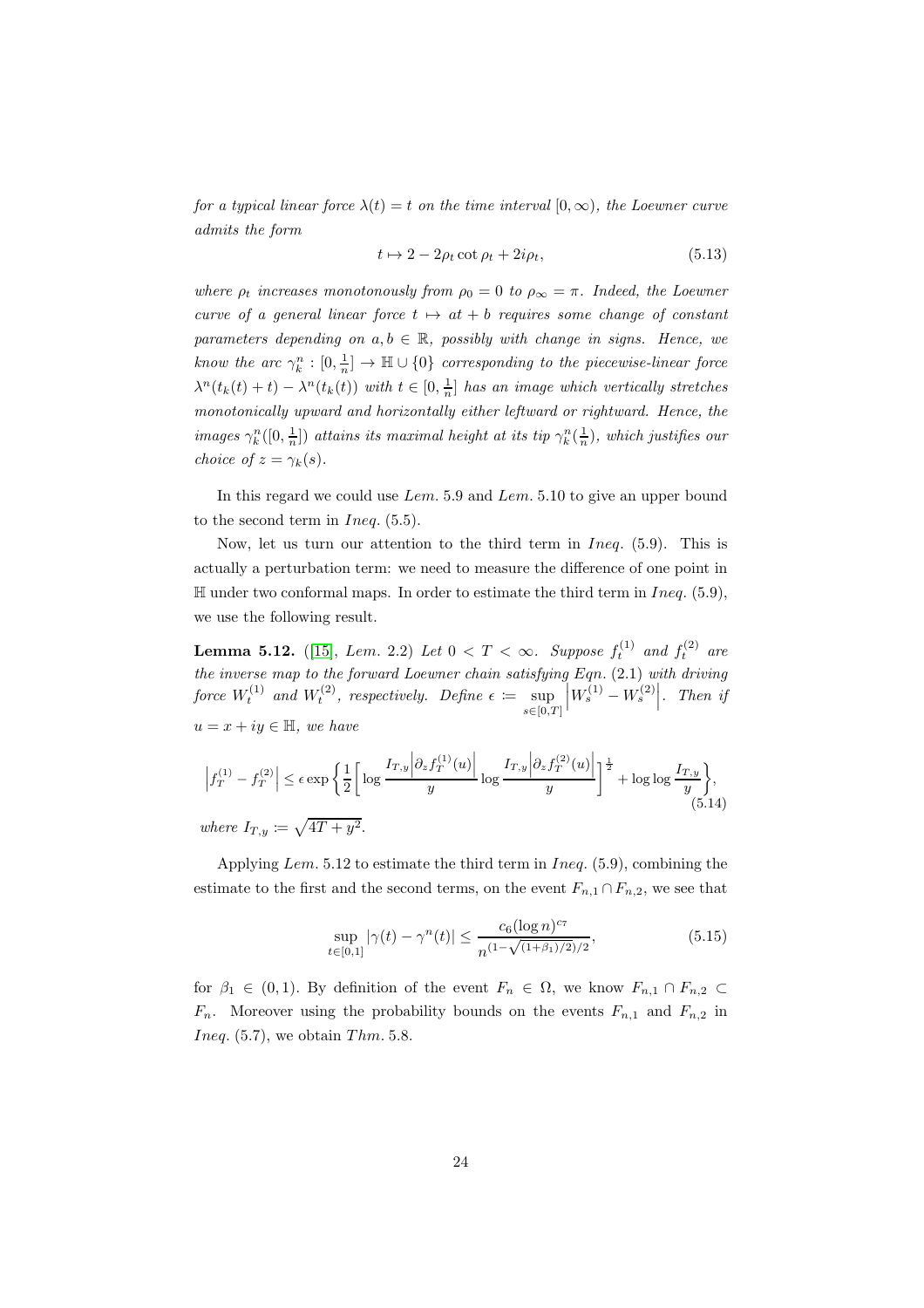# <span id="page-24-1"></span>References

- <span id="page-24-2"></span>[1] Antti Kemppainen. Shramm-Loewner Evolution. Springer Briefs in Mathematical Physics, 2017.
- <span id="page-24-4"></span>[2] Steffen Rohde and Oded Schramm. Basic Properties of SLE. Annals of Mathematics, 2005.
- [3] James Foster, Terry Lyons and Vlad Margarint. An Asymptotic Radius of Convergence for The Loewner Equation and Simulation of  $SLE_{\kappa}$  Traces via Splitting, 2020.
- <span id="page-24-10"></span><span id="page-24-6"></span>[4] Gregory Lawler and Vlada Limic. Random Walk: A Modern Introduction. Cambridge Studies in Advanced Mathematics, 2012.
- [5] Fredrik Johansson, Gregory Lawler, Optimal Hölder Exponent for The SLE Path. Duke Math, 2011.
- [6] J.G. Gaines and Terry Lyons. Variable Step Size Control in The Numerical Solution of Stochastic Differential Dquations. SIAM Journal on Applied Mathematics, 1997.
- <span id="page-24-11"></span>[7] Vlad Bally and Clément Rey. Approximation of Markov Semigroups in Total Variation Distance. Electronic Journal of Probability, 2015.
- <span id="page-24-12"></span>[8] Gerald B. Folland. Real Analysis: Modern Techniques and Their Applications. Pure and Applied Mathematics, 1984.
- <span id="page-24-9"></span>[9] Ben Boukai. An Explicit Expression for The Distribution of The Supremum of Brownian Motion With a Change Point. Communication in Statistics, Theory and Methods, 1990
- <span id="page-24-7"></span><span id="page-24-5"></span>[10] Wouter Kager, Bernard Nienhuis, and Leo Kadanoff. Exact Solutions for Loewner Evolutions. Journal of Statistical Physics, 2004.
- [11] Huy Tran. Convergence of an Algorithm Simulating Loewner Curves. Annales Academiæ Scientiarum Fennicæ, 2015.
- [12] Dmitry Beliaev, Terry Lyons,and Vlad Margarint. A new Approach to SLE Phase Transition, Arxiv, 2020.
- <span id="page-24-3"></span>[13] Steffen Rohde and Dapeng Zhan. Backward SLE and the Symmetry of the Welding. Probability Theory and Related Fields, 2018.
- [14] Atul Shekhar, Huy Tran and Yilin Wang. Remarks on Loewner Chains Driven by Finite Variation Functions. Annales Academiæ Scientiarum Fennicæ, 2019.
- <span id="page-24-8"></span>[15] Fredrik Johansson Viklund, Steffen Rohde, and Carto Wong. On The Continuity of  $SLE_{\kappa}$  in  $\kappa$ , Probability Theory and Related Fields, 2012.
- <span id="page-24-13"></span>[16] Christian Pommerenke. Boundary Behaviour of Conformal Maps. Grundlehren der mathematischen Wissenschaften, 1992.
- <span id="page-24-0"></span>[17] Gregory Lawler, Oded Schramm, and Wendelin Werner. Conformal Invariance of Planar Loop-erased Random Walks and Uniform Spanning Trees. Springer, 2011.